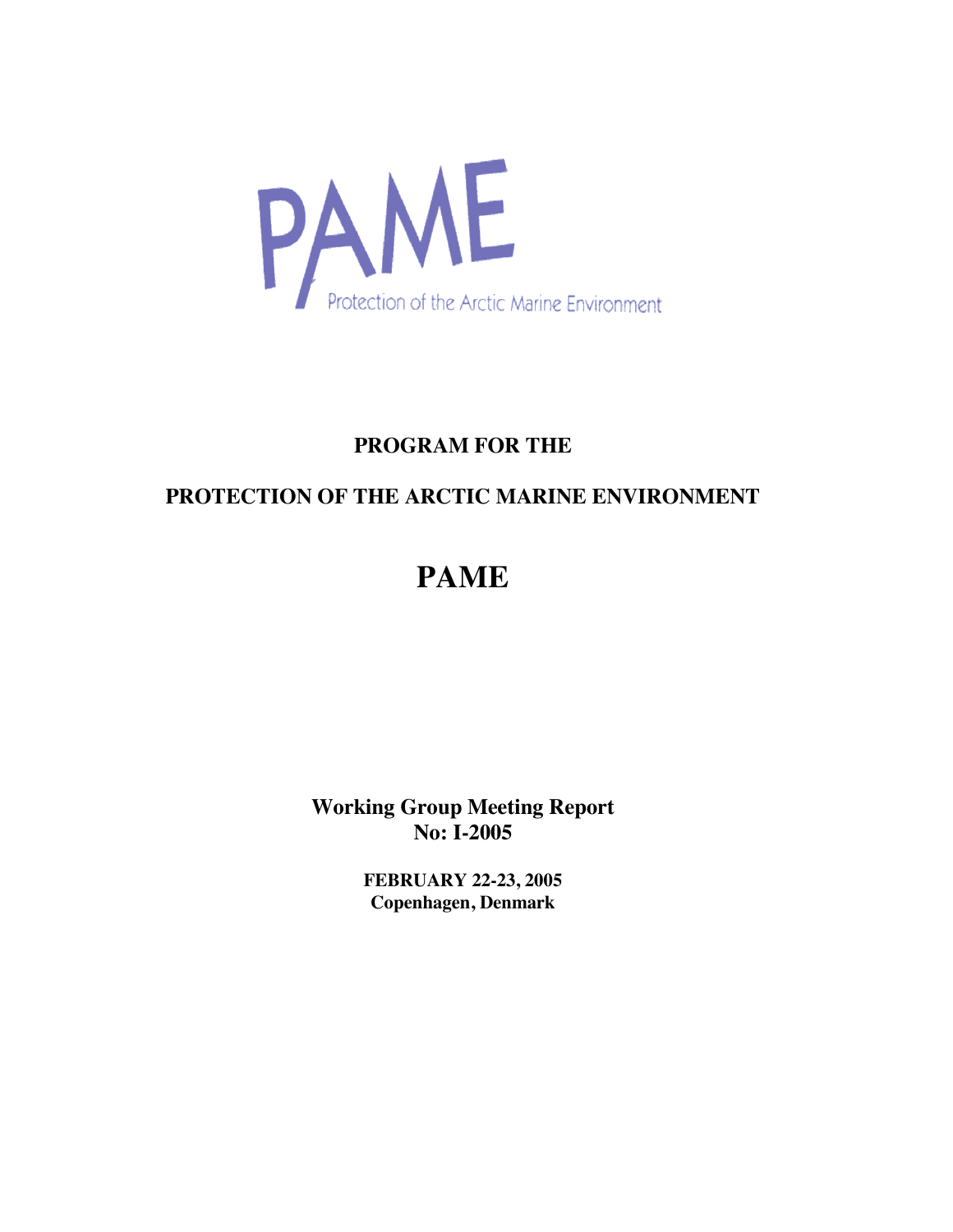# **TABLE OF CONTENT**

| SESSION II: REPORT FROM LEADS ON PAME-RELATED ACTIVITIES 2       |  |
|------------------------------------------------------------------|--|
|                                                                  |  |
|                                                                  |  |
|                                                                  |  |
|                                                                  |  |
|                                                                  |  |
|                                                                  |  |
|                                                                  |  |
| <b>SESSION VI: OTHER PAME RELATED ACTIVITIES AND FUTURE WORK</b> |  |
|                                                                  |  |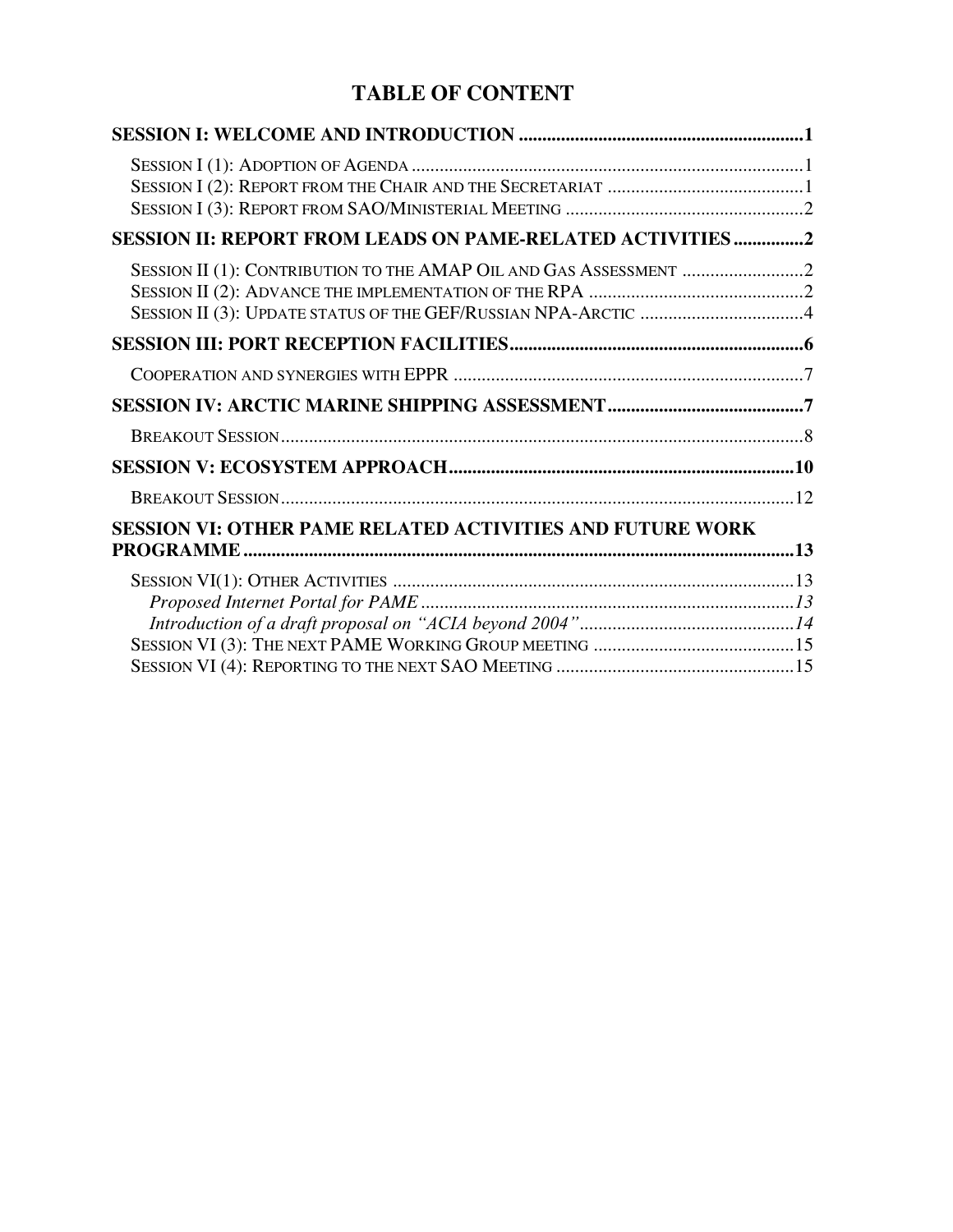# **LIST OF APPENDICIES**

### **APPENDIX I**

List of Participants

### **APPENDIX II**

List of Documents

### **APPENDIX III**

Agenda

### **APPENDIX IV**

Voluntary Contributions and Expenditures

### **APPENDIX V**

ACOPS position on Session II.3 "Update status of the GEF/Russian NPA- Arctic"

### **APPENDIX VI**

Summary Paper on Port Reception Facilities, submitted by Norway

### **APPENDIX VII**

Locations of previous PAME meetings since 1999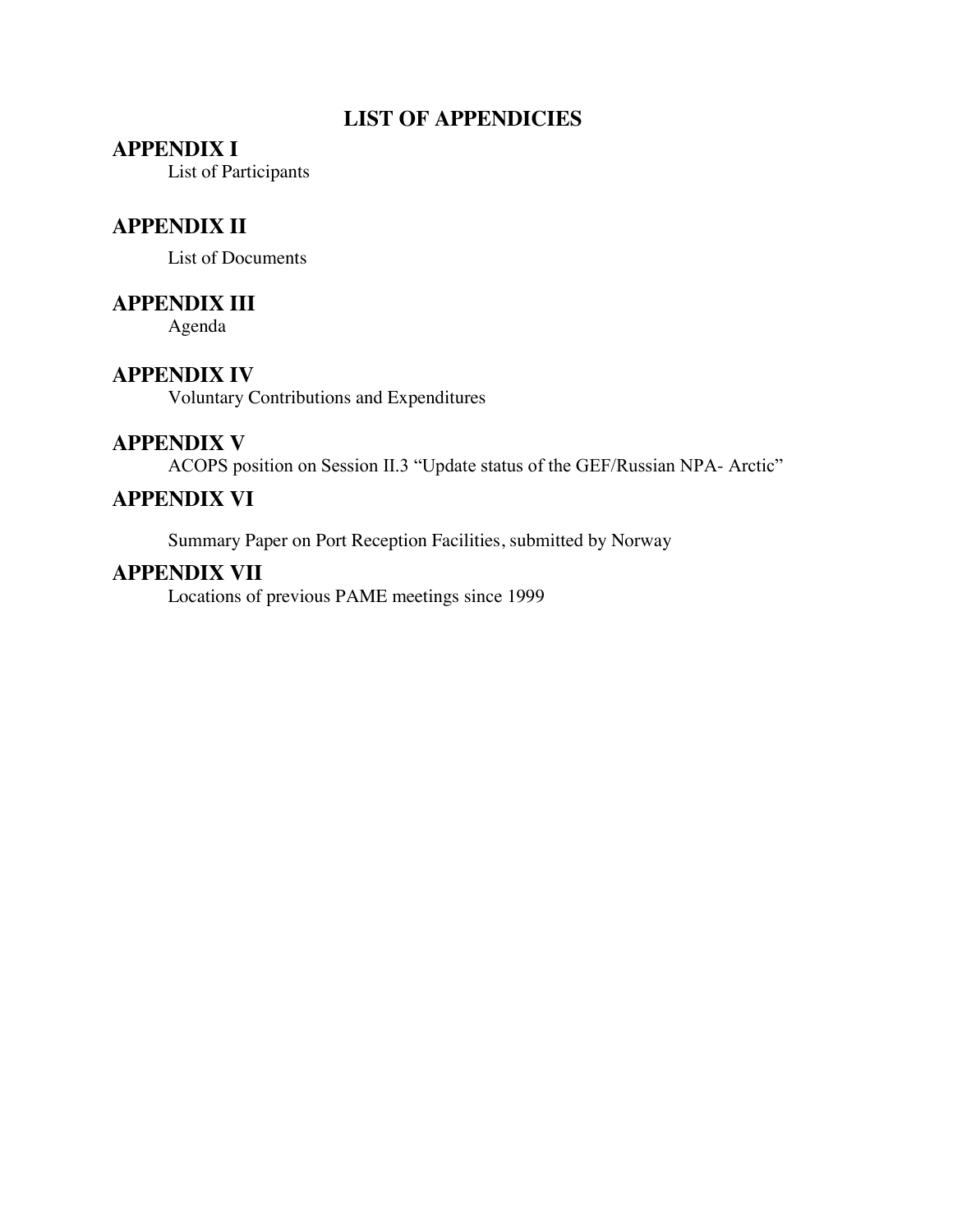#### **Session I: Welcome and Introduction**

#### **Session I (1): Adoption of Agenda**

The Protection of the Arctic Marine Environment (PAME) Working Group met 22-23 February 2005 in Copenhagen, Denmark. The list of participants attending the Meeting is in Appendix I.

The Meeting was opened with a warm welcome by Mr. Jørgen Magner, on behalf of the Danish EPA.

The meeting was co-chaired by Mr. Frank Sonne from the Danish EPA in his capacity as the incoming chair of PAME and Mr. David Egilson, Director of the Environment and Food Agency in Iceland, the outgoing chair of PAME. The co-Chairs expressed their gratitude to the Danish EPA in arranging the Meeting.

A list of documents submitted for consideration at the Meeting is in Appendix II. All powerpoint presentations will be sent out separately and are available on the password protected PAME homepage.

*The Meeting adopted the agenda as presented in Appendix III.*

#### **Session I (2): Report from the Chair and the Secretariat**

Mr. David Egilson, referred to a letter sent out prior to the meeting on the issue of PAME considering having two vice-chairs for PAME over the next 2 years. He reiterated that this arrangement would serve the purpose of obtaining the geographical coverage, participation and support to the new chair in forwarding the PAME work plan. The Chair, Frank Sonne, welcomed the proposal and noted the importance and value in having such support. Due to the unfortunate absence of Mr. Yuri Yu Alexsandrovskiy from the Ministry of Natural Resources in Russia, the Chair informed the meeting of his attention to discuss with Mr. Alexsandrovskiy, at the upcoming SAO meeting, the vice-chair position of PAME. The status of the Russian vice-chairmanship within PAME is pending the outcome of this discussion.

*The Meeting welcomed Dr. Lawson Brigham from USA as the vice-chair for PAME over the next 2 years and requested the Chair, Mr. Frank Sonne to contact Ambassador Vitaly Churkin, Chair of the Arctic Council SAOs to inform him on the absence of Russian representation at this Meeting and to seek his guidance on the status of the Russian vice-chair position within PAME.*

The PAME Secretariat distributed an information package on the finances of the PAME International Secretariat highlighting that the funding of the PAME Secretariat had been undersupplied resulting in a negative annual balance over the last 3 years. This was not discussed in plenary but at a lunch meeting of the national representatives. The Chair has after the meeting informed the Executive Secretary that he express the view that in his capacity as the Chair of PAME he encouraged countries to contribute to the Secretariat in accordance with the proposed increases.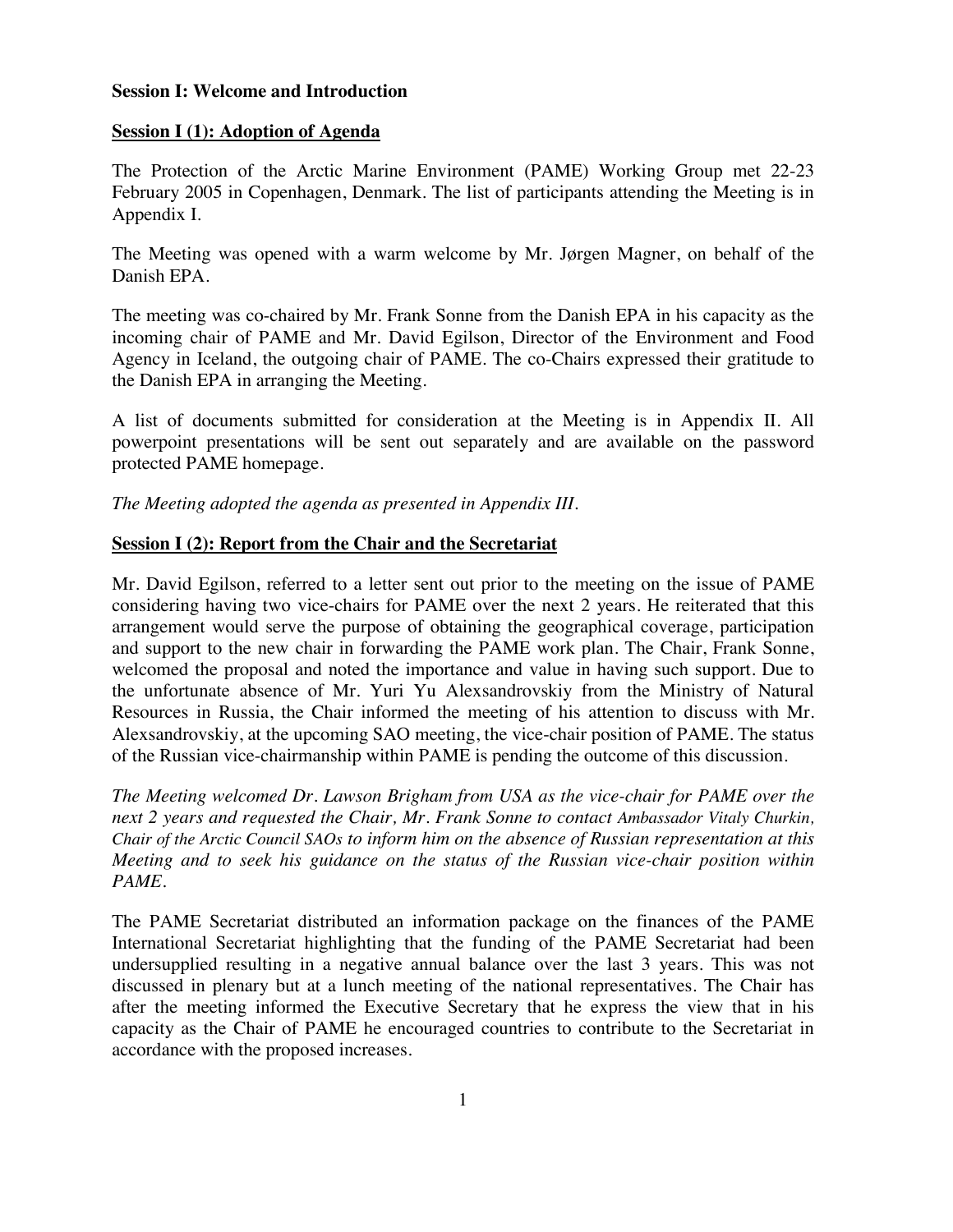A summary of the activities and a budget statement for the period of January 1, 2004 – December 31, 2004 as well as the expected operational expenditures for the calendar year 2005 and total voluntary contributions and expenditures for the period of 1999-2005 are presented in Appendix IV.

#### **Session I (3): Report from SAO/Ministerial Meeting**

The Chair informed the Meeting on the main outcomes of the Arctic Council SAO and Ministerial meetings held 23-24 November in Reykjavik, Iceland and referred to the PAMErelated sections within the SAO report and the Reykjavik Declaration which provide the building blocks for the PAME 2004-2006 Work Plan. He emphasised that particular focus be placed on the issues highlighted in the Reykjavik Declaration i.e. the port reception facilities assessment, the Arctic marine shipping assessment and the application of ecosystem approach.

The Chair noted that all participants should have received the SAO Report to the Ministers and the Reykjavik Declaration. These documents are also available on the PAME password protected homepage.

#### **Session II: Report from leads on PAME-related activities**

#### **Session II (1): Contribution to the AMAP Oil and Gas Assessment**

Mr. Frank Sonne attended parts of the AMAP expert meeting on the Oil and Gas Assessment held in Helsinki, Finland 16-18 February 2005. He gave a short summary of the discussion at this meeting and noted that there could possibly exist an opportunity for PAME to contribute to this assessment if an update/summary of the Arctic nations regulatory systems is to be prepared. Recalling that the assessment was an AMAP-task he reiterated that the role of PAME, as mentioned in the work plan, would be a PAME-review to secure that possible PAME-related issues were adequate addressed in the assessment. He noted that there were however a clear linkages between the AMAP Oil and Gas Assessment and the upcoming shipping assessment which should be kept in mind as the shipping assessment proceeds.

Mr. Dennis Thurston/USA provided a written update and identified possible opportunities for PAME to participate in the oil and gas assessment which was distributed prior to this meeting. He could not attend this meeting but agreed to provide a summary on the outcome of the oil and gas meeting which the PAME Secretariat will then distribute to the participants of this Meeting.

*The Meeting agreed that opportunities for PAME in this assessment should be further explored, both through a follow-up and reporting on status of this assessment. The Meeting noted connection to the Arctic shipping assessment and further agreed to include this issue on the agenda for the next PAME meeting.*

#### **Session II (2): Advance the implementation of the RPA**

Canada as the lead-country on advancing the implementation of the Regional Programme of Action for the Protection of the Arctic Marine Environment from Land-based Activities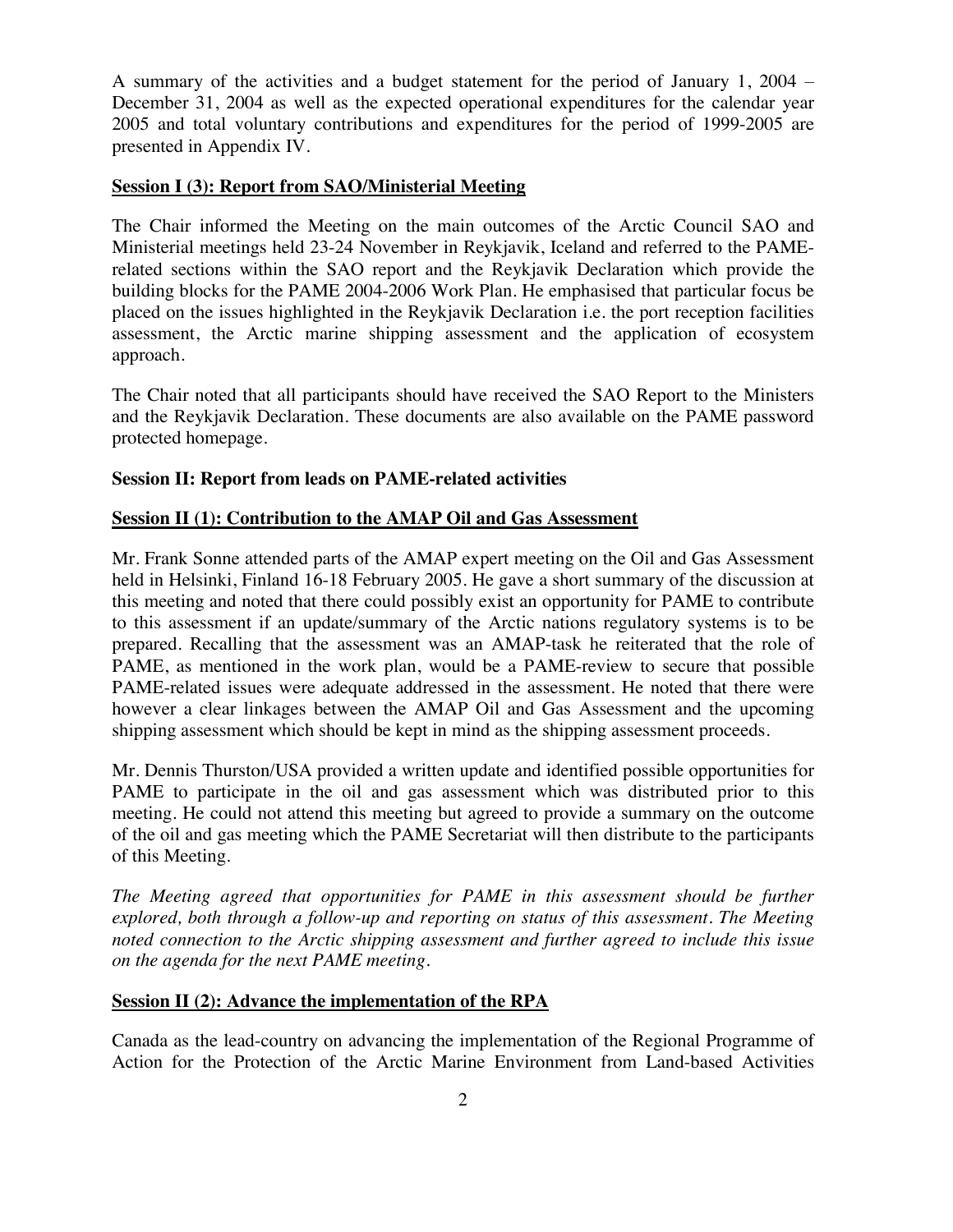(RPA) suggested that the follow-up and update over the next 2 years be as follows (distributed at the Meeting):

**Project title:** Advance the implementation of the RPA. Consider possible expansion to address additional priority source categories not already covered.

**Rationale:** The RPA was developed from 1996-1997 and adopted by Arctic Ministers in 1998. Since then, considerable new information has become available including:

- $\bullet$  Arctic Climate Impact Assessment (ACIA)
- Arctic Human Development Report (AHDR)
- Arctic Council Sustainable Development Action Plan
- $\bullet$  New information on hotspots in Russia (ACAP)
- The ACAP report: Reduction of Atmospheric Mercury Releases from Arctic States (Jan. 2005).
- GESAMP Report: Protecting the Oceans from Land-based Activities (2001)
- $\bullet$  IUCN legal regime for the Arctic
- New legal agreements including: Stockholm Convention (POP $\hat{s}$ ) + UNECE LRTAP Protocols in POP´s and Heavy Metals
- Others?

The RPA could be updated to take this information into consideration particularly in section 4.0- Identification and Assessment of Problems, 5.0- Priorities, 6.0- Setting Management Objectives, Strategies and Measures. Consideration will be given to the possible expansion of the scope of the RPA to address additional priority source categories.

This report on updating the RPA could be brought forward by PAME as a contribution to the 2006 GPA Intergovernmental Review Meeting (IGR-2) and the next Arctic Council Meeting.

**Project Design**: To undertake a qualitative assessment and review of the RPA, to prepare a report on updating the document using new information available since 1997 (e.g. from sources listed above). To consider possible expansion of the scope of the RPA to address additional priority source categories beyond POP´s and heavy metals to cover Medium priority issues: radio nuclides, petroleum hydrocarbons, and physical degradation of habitat.

**Schedule:** A report on the review and update of the RPA should be completed in time for 2006 GPA Intergovernmental Review Meeting (likely November 2006). This project should be initiated in early 2005, such that an updated RPA can be presented to SAO´s and Ministers for endorsement in advance of the GPA Meeting.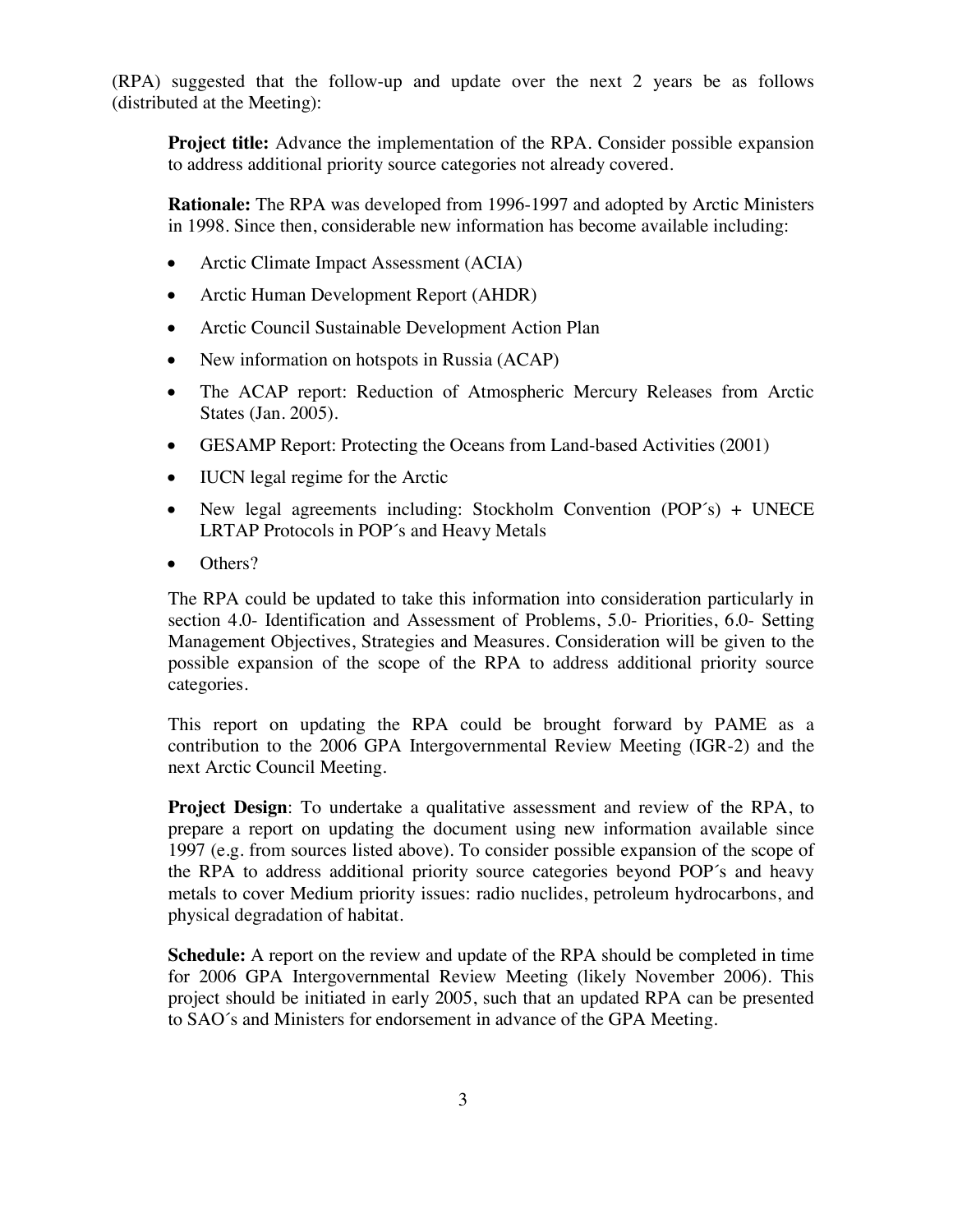**Country Leads / Resource Requirements / Budget:** This RPA update could be lead by Canada (as lead country) but would have to be supported with information/input by all PAME members. It is anticipated that the lead country will provide necessary resources to prepare the update.

The GPA representative reiterated the importance on having the updated RPA ready for the 2006 IGR meeting.

*The Meeting agreed to the proposed way forward with the updating of the RPA and noted that this update should not constitute a new RPA but rather be presented as a separate report/document.*

#### **Session II (3): Update status of the GEF/Russian NPA-Arctic**

Mr. Vitaly Lystsov of the Advisory Committee on Protection of the Sea (ACOPS) provided an updated status of the GEF Project "Russian Federation – Support to the National Program of Action for Protection of the Arctic Marine Environment" from ACOPS perspective (presentation provided in Appendix V).

He informed the Meeting that from the February of this year the Project starts its actual execution. He provided a summary of the four main conceptual components of the project and noted that in the current version of Project Document (January 2005) a fifth component had been added to include some additional demonstration and pilot projects for the purpose of possible expansion of donor base for the Project.

In closing he informed the meeting of changes in the execution modality of the Project i.e. now the Ministry of Economic Development and Trade of the Russian Federation have been made the sole executing agency for Russian and GEF funds. The modality of execution of bilateral donors funds will be defined at Donors Meeting in London 16-17 March and a subsequent Steering Committee Meeting. In the new Project Document ACOPS (as well as NEFCO) received the status of "Partner Agency", which could implement specific work on new projects and components adopted in the framework of the Project donor's funds specially allocated for these purposes.

*The Meeting agreed that the PAME Secretariat participate at the upcoming meeting as a means of liaising and exploring possible synergies between the Project and the AMSP and PAME Work Plan.*

#### **Session II (4): AMSP Communication Plan**

Canada and Iceland as the co-leads on the Arctic Marine Strategic Plan (AMSP), provided the following proposed way forward in developing the AMSP Communication Plan (distributed at the Meeting):

**Project Title:** Communications Plan for the Arctic Marine Strategic Plan.

**Rationale:** The AMSP, as approved by the Arctic Council on November 24, 2004 requires the development of a communications plan within two years for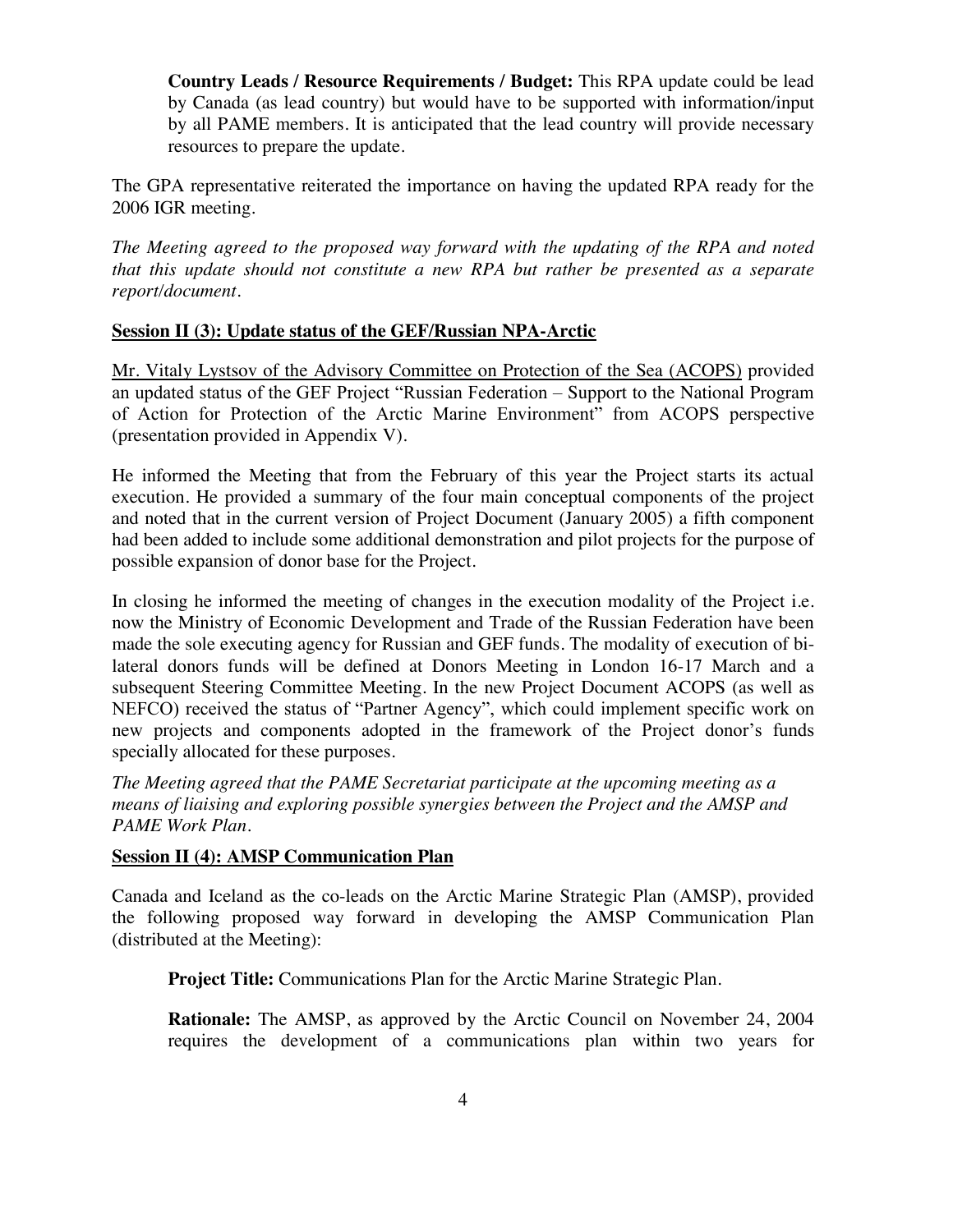consideration by the SAO´s and Arctic Council. The PAME 2004-06 Work Plan indicates that Canada and Iceland will lead this PAME activity.

The need to develop a communications plan was included in the AMSP ad a specific task to help address concerns expressed in the October 2003 AMSP Reykjavik Workshop and other forums that to be effective the AMSP must be communicated to and engage people with interest in the protection and sustainable utilization of arctic seas and coasts. The AMSP sees the need for a communications plan to support understanding and involvement in implementation.

**Project Design:** (scope, method, etc to be discussed in the PAME Meeting)

The PAME meeting may wish to consider the following:

- 1. The scope of the Plan should include communications activities aimed at global circumpolar, sub-regional and/or national audiences and identify who is responsible for communications and promotion of the AMSP to each of these audiences.
- 2. The term of the Plan should be the time frame for the Plan one two or 3 Arctic Council Chairmanship terms
- 3. The Plan will set out key messages for each of the main target audiences.
- 4. The Plan will identify the main communications activities and initiatives for the next AC term

**Relevance to Indigenous Peoples:** Permanent Participants and IPS to indicate how they wish to be involved in this project

**Relationship to other Projects:** PAME has a communications plan, which covers all the PAME activities. As the lead working group for the AMSP, the AMSP Communications Plan should be closely aligned with the PAME communications plan. However, the AMSP Communications Plan should also include the work of other working groups in the AMSP.

**Schedule**: The Communications Plan is to be completed for the 2006 Arctic Council Meeting.

**Country Leads/Resource Requirements /Budgets:** Canada and Iceland have been identified in the PAME Work Plans as the lead country. It is anticipated that the two lead countries will provide the necessary resources to develop the Plan. However, implementation of communications activities related the AMSP are likely to require resources for most arctic countries.

*The Meeting agreed to the overall proposed framework. Canada and Iceland as the leads will prepare the 1stdraft of the Communication Plan for distribution and comments prior to the next PAME meeting.*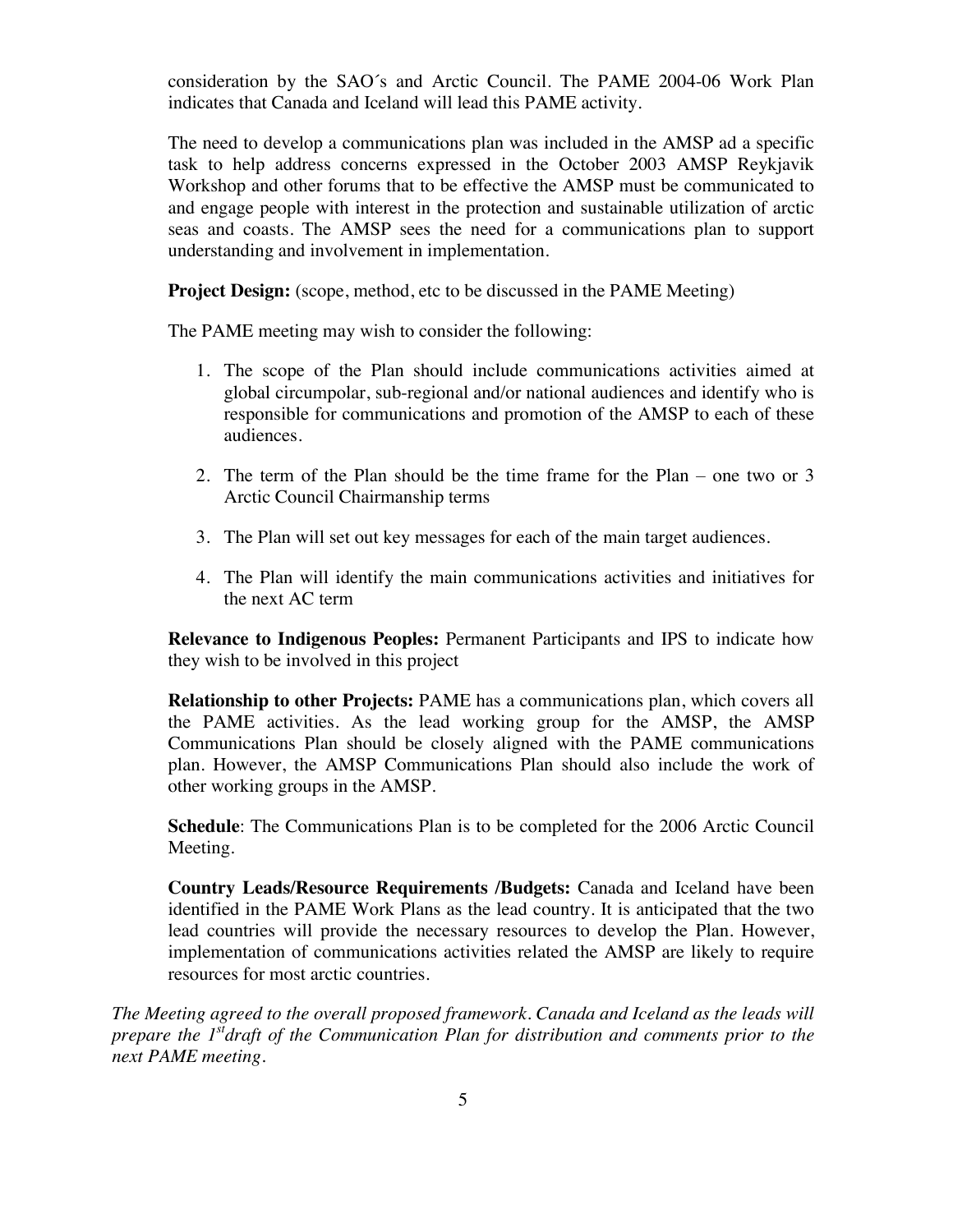#### **Session III: Port Reception Facilities**

Norway as the lead country on the assessment of existing measures for port reception facilities for ship-generated waste and cargo residues presented their background paper on this issue as provided prior to the meeting (in Appendix VI).

Denmark informed the Meeting on their GIS development within the HELCOM region for port reception facilities to be used by ships and ports. The information system provides information about reception facilities which enables the ports to promote their services and enables ships to identify adequate reception facilities meeting their demands. Information can be retrieved either for a specific port or for a specific type of ship waste. In case a port is to be called on, the waste management capabilities for that particular port can be checked including information on handling fees, opening hours, notification terms and conditions and a direct link to mail address and home page of the port can be established. Discussions are underway on harmonized guidelines within the HELCOM region.

Denmark further noted that at "no-special-fee" system has been designed to encourage the use of port reception facilities. This means that fees covering the cost of the reception, handling and final disposal of ship-generated wastes are included in the harbour fee or otherwise charged to the ship, irrespective of whether any wastes are actually delivered. Further information can be found on the HELCOM homepage: www.helcom.fi

Some participants noted that IMO had already prepared Guidelines For Ensuring The Adequacy of Port Waste Reception Facilities (adopted in 2000) which could also be used in this work. The IMO Guidelines provide guidance on the determination of adequacy of reception facilities for ship-generated waste as part of the implementation of MARPOL 73/78.

The Meeting noted the importance of good and accessible information systems on existing port reception facilities and asked the lead country to consider the "lessons learned" from e.g. the Baltic Sea Area.

*The meeting agreed that the actions be divided into phases with phase I to include the following:*

- x *Immediately establish a correspondence group (email group).*
- x *To assess availability of and measures for port reception facilities for ship-generated wastes and cargo residues in the PAME region (point 1 as proposed by Norway).*
- x *To identify gaps in existing coverage taking into account existing applicable criteria such as the IMO´s for the identification of these gaps (amendments to point 2 as proposed by Norway).*
- x *In general, taking into account the possible outcome of the work focusing on improved information systems (e.g. Danish GIS system).*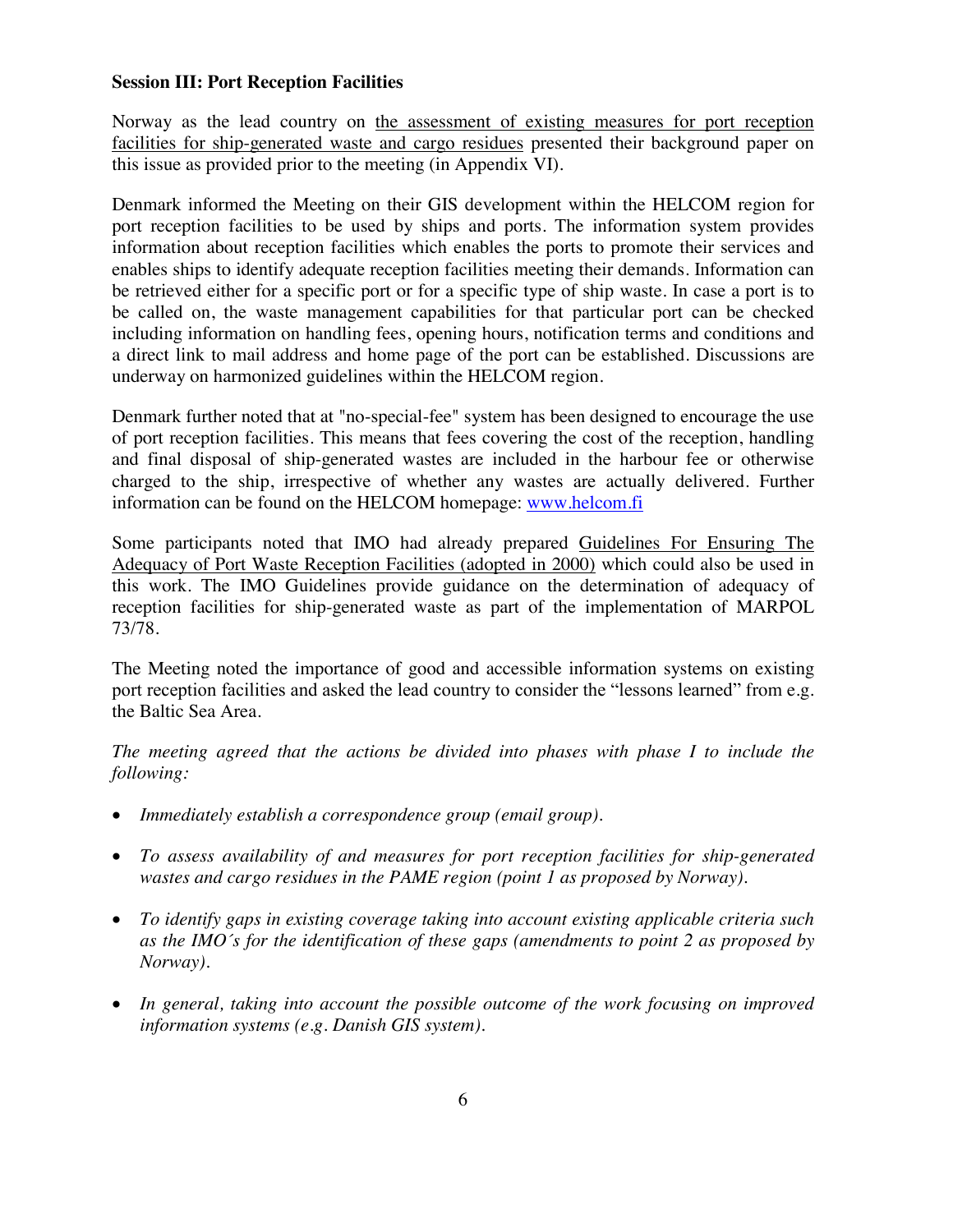• *The lead (Norway) to provide a timeframe of critical steps/milestones for approval by a written procedure as soon as possible.*

*The modalities of Phase II will depend on the outcome of Phase I. Original item no. 3 in* Norway's background paper on harmonized guidelines will be further explored within Phase *II.*

*The Meeting noted the importance of active involvement of Russia and the Russian port administrations in particular in this work.*

#### **Cooperation and synergies with EPPR**

Mr. Mark Meza informed the meeting on the work of the EPPR Working Group and emphasized that synergies and opportunities for collaboration exist with PAME on a number of issues.

#### **Session IV: Arctic Marine Shipping Assessment**

Dr. Lawson Brigham/United States as one of the leads on the Arctic marine shipping assessment (the other leads are Canada/Ross McDonald and Finland/Kimmo Juurmaa from Aker Finnyards Inc.) presented the background, rational and need for this assessment and noted in particular its direct follow-on to the ACIA findings and the AMSP (presentation as a separate file). He further noted the numerous selected resources that would feed into this work such as:

- The Reykjavik Declaration the  $4<sup>th</sup>$  Arctic Council Ministerial (Nov 2004).
- Arctic Climate Impact Assessment (ACIA) (Highlights, Overview Report, Science Report, & Policy Document). Key Finding #6 in the ACIA Overview Report *"Reduced sea ice is likely to increase marine transport and access to resources"*. These documents are also available in its entirety at: http://amap.no/acia/
- The Arctic Marine Strategic Plan (AMSP) and how it relates to shipping. This document is available on the PAME homepage: http://www.pame.is
- The background paper on shipping as prepared for the AMSP workshop held 20-22 of October 2003.
- Draft workshop report from the Arctic Marine Transport Workshop held at the Scott Polar Research Institute in Cambridge September 28-30, 2004: Arctic Marine Transport Workshop, Scott Polar Research Institute. Further information are available at: http://www.institutenorth.org
- INSORP (International Northern Sea Route Programme) at http://www.fni.no/insrop
- The Snap Shot Analysis of Maritime Activities in the Arctic, Report No. 2000-3220, the Norwegian Maritime Directorate. Prepared for PAME.
- ARCOP (Arctic Operational Platform) a project co-funded by EU-DGTREN at www.arcop.fi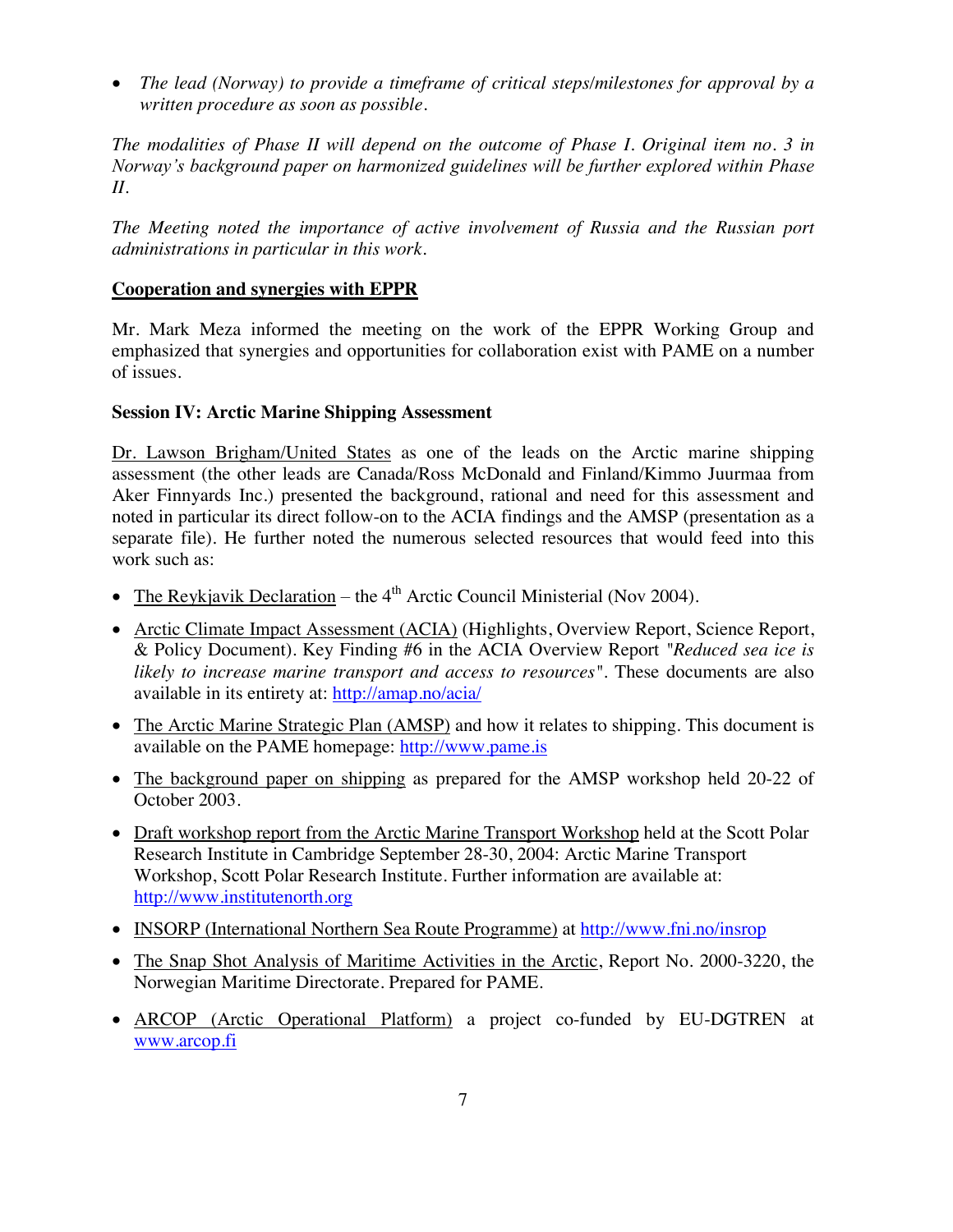Mr. Ross McDonald/Canada pointed out that PAME should consider some type of a conceptual framework paper for upcoming SAO meeting and detail this paper by fall of 2005 based on SAO guidance. Issues to be included in such a paper could for example include: geographical scope; the size of ships; transit shipping and local shipping/fishing fleets; scenarios (e.g. ACIA and general development); human impacts and impacts on local economies; and ecosystem impacts. This paper should also address the organisational and management structure of this work including collaboration with other working groups, in particular EEPR and SDWG and the financial aspects of this work.

Mr. Kimmo Juurmaa/Finland gave an update on the ARCOP Project and how its outcome and findings can feed into the shipping assessment as it relates to mainly predictions of transport volumes in 2020, emissions and assessment of risks.

The Meeting emphasised that the scope of the assessment should be fully comprehensive and integrated in nature and that direct participation of the entire Arctic Council, its Member Nations, Permanent Participants, Working Groups and Observers is crucial in this work to ensure a truly circumpolar participation. Further, a broad involvement of the circumpolar and maritime communities (e.g. selection of 'experts') needs to be ensured. It was mentioned that the coastal zones are essential for many Indigenous Peoples and local communities and concern for the influence on local fisheries and hunting due to increased shipping were mentioned.

Outreach will play an integral part in this work including the convening of a stakeholder workshop and/or conference; regional and Arctic community visits. Also, the need for early communication in the form of a Context Paper and a Brochure was noted.

Iceland informed the Meeting of a new report prepared by a working group set up under the auspices of the Icelandic Ministry for Foreign Affairs to study opportunities connected to the opening of the Northeastern sea route. This report is currently only available in Icelandic but a summary will shortly be provided in English and distributed to the participants.

#### **Breakout Session**

A breakout/working session was provided in the agenda as an opportunity for designated experts to further work with the leads on overall scope of the assessment and decide on next steps.

The following six points summarize the main outcome of this session:

#### **1. Scope of the Work**

Activities:

- Initially covers all possible ship activities and ship types (tankers, fisheries, drilling vessels, cruise liners)
- Decision to keep the activities on the list to be based on importance and data availability

Geographic Area:

As defined by the member States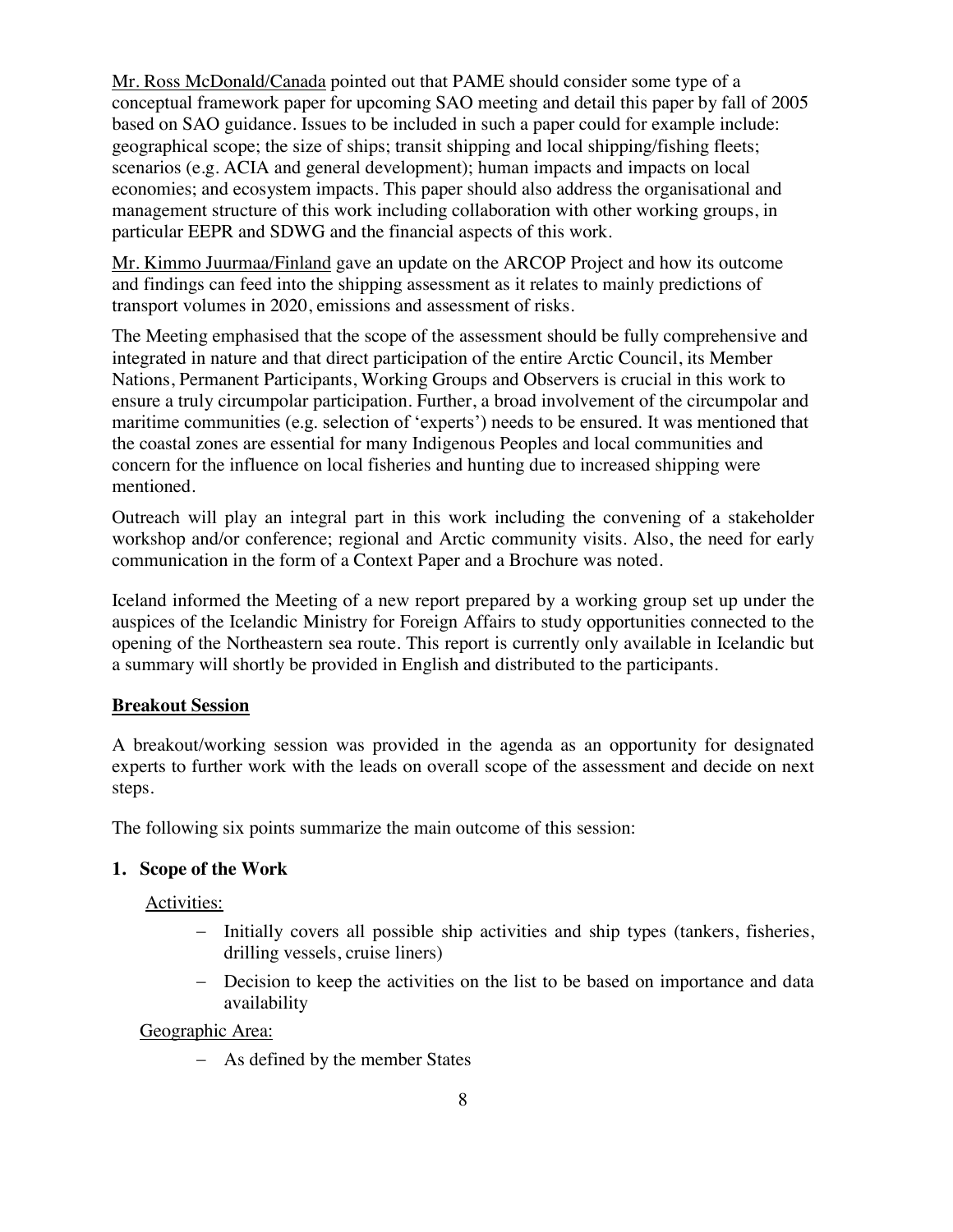- LME approach (regional transits through the LMEs) Environmental impact assessment – to be performed based on the results from this study in another context

Social impact assessment – to be performed based on the results from this study in another context

Regulatory framework

### **2. Study Timeline**

Interim report in autumn 2006 (Ministerial meeting) Final report in 2008 (Ministerial meeting)

### **3. Future Projections**

Economic projections to 2020 Climate change projections 2050 Other projections?

### **4. Management Structure**

Steering group – 10-12 persons Points of contact to be provided immediately Communication with the member states Importance of Russian participation

#### **5. Communication**

Early Communication

- Brochure
- Web-site

Field visits to Northern communities Stakeholder workshop

### **6. Costs/Funding**

Between AMSP and ACIA

- ARCOP 5 million
- **INSORP** 5 million
- ACIA 9 million

Cost estimates and funding opportunities and sources will be explored by the lead countries and PAME.

The Meeting noted the importance of ensuring links and synergies between PAME and other relevant groups such as the Circumpolar Infrastructure Task Force (CITF), EPPR and others in this assessment. The interactions and connection with e.g. the AMAP Oil and Gas Assessment and ACOPS Ocean Security Initiative was also noted.

The importance of Permanent Participants participating early on in this process and their funding needs was discussed. Also, the unfortunate absence of Russian representatives at this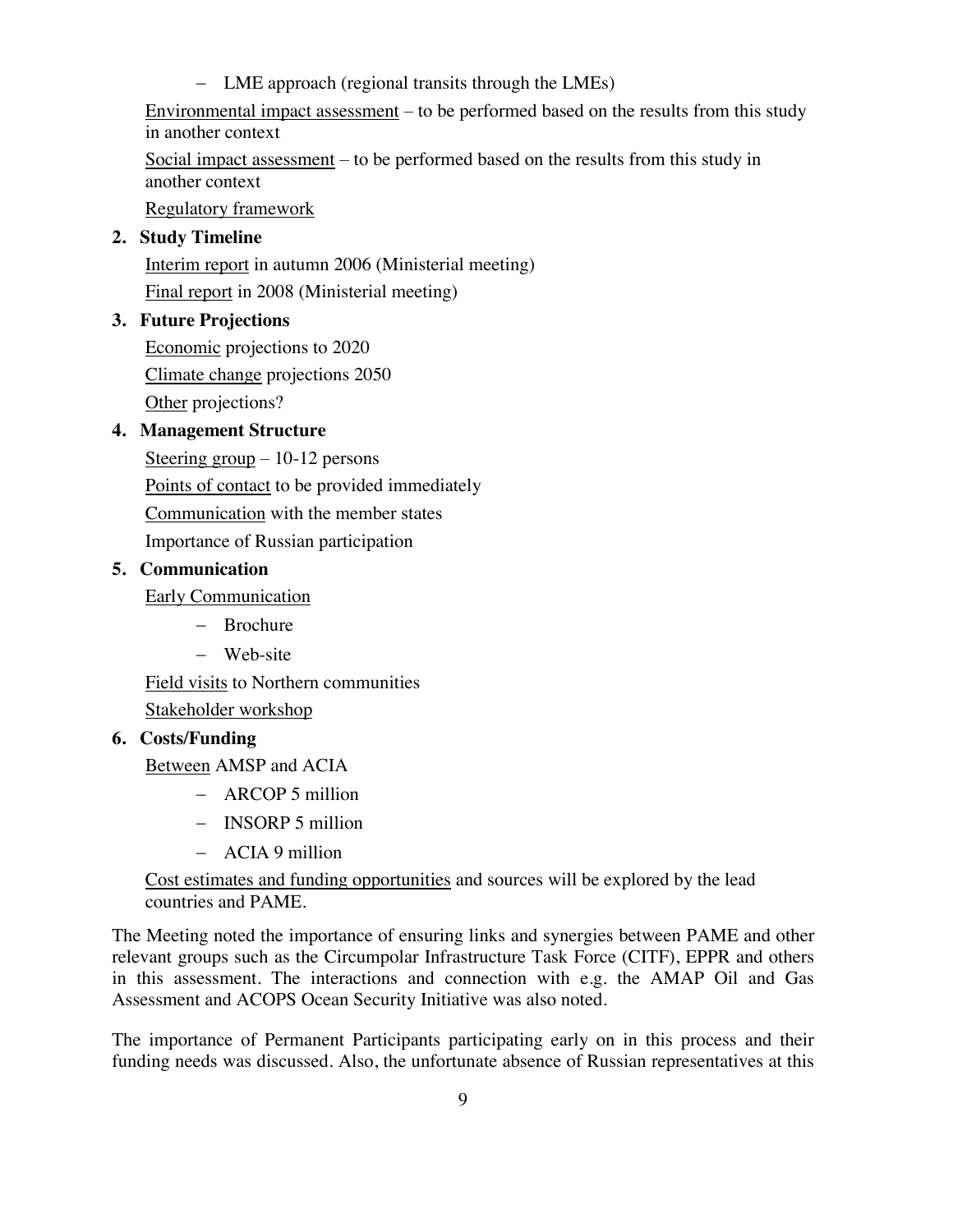1<sup>st</sup> meeting of the shipping assessment was noted. The Chair was asked to seek guidance from the Russian Arctic Council Chairmanship in an effort to have designated marine transport experts from Russia on board to ensure a shipping assessment that is truly circumpolar in coverage and participation.

The Chair noted that he was of the understanding that lead-parties on respective items of the PAME Work Plan are responsible for anticipated costs and to secure additional funding if needed. The US informed the Meeting that it would attempt to secure some funding to support its role in the assessment as one of the three lead countries and encouraged others to consider financial contributions to specific tasks of this assessment.

*The lead countries will develop a detailed outline of the assessment, form a steering committee, and initially request from the Member States official information on current Arctic marine traffic in their respective regions. An early communications strategy will be developed and a potential international conference or workshop will be planned for 2006.*

#### **Session V: Ecosystem Approach**

Dr. Kenneth Sherman of the National Oceanic and Atmospheric Administration (NOAA) presented the Large Marine Ecosystem Approach (LME) on behalf of the lead country, with reference to the background paper on LME Approach to Assessment and Management as sent out prior to the meeting (presentation as a separate file).

Dr. Sherman noted that the World Summit on Sustainable Development called for the application of the ecosystem approach by 2010. He noted that the LME approach is applied within geographical management areas which are based on distinctive ecosystems rather then political boundaries. LMEs are regions of ocean space encompassing coastal areas from river basins and estuaries to the seaward boundaries of continental shelves and the outer margins of the major coastal currents. They are relatively large regions, on the order of 200,000  $\text{km}^2$  or greater, based on four ecological criteria: (1) bathymetry, (2) hydrography, (3) productivity, and (4) trophic relationships.

A five-module indicator approach to the assessment and management of LMEs consist of 3 science-based indicators focused on: (1) productivity, (2) fish and fisheries, (3) pollution/ecosystem health. The other two are (4) socio-economic conditions, and (5) governance.

The GEF Council has included the concept of LMEs in its GEF Operational Strategy as a vehicle for promoting ecosystem-based management of coastal and marine resources in the international waters focal area within the framework of sustainable development. The fivemodule approach is customized to fit the situation within the context of a transboundary diagnostic analysis (TDA) (i.e. the first four modules) process and a strategic action plan (SAP) (i.e. the governance module) development process for the groups of nations or states sharing an LME.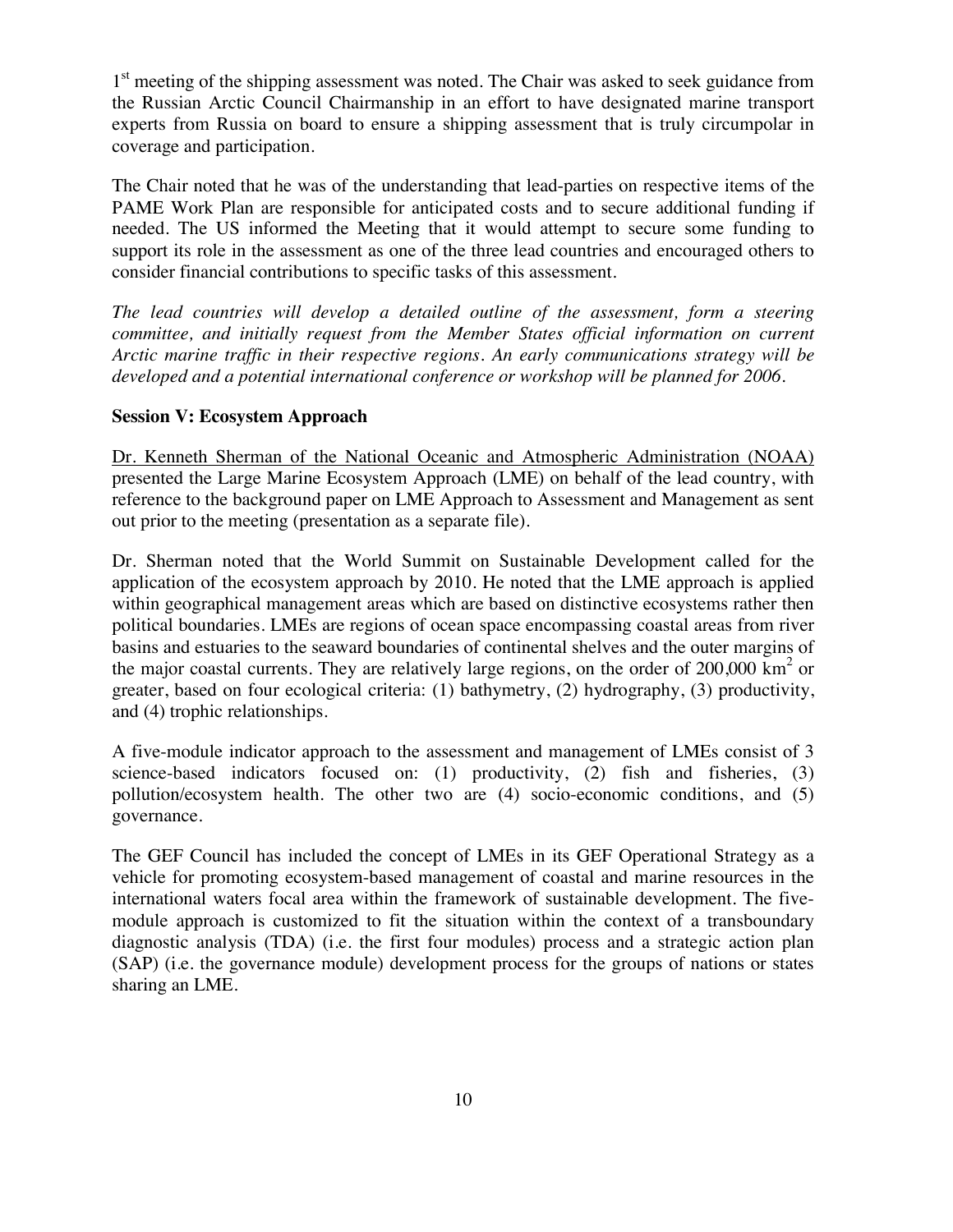| <b>FROM</b>                       | <b>TO</b>                           |  |
|-----------------------------------|-------------------------------------|--|
| Individual species                | Ecosystems                          |  |
| Small spatial scale               | Multiple scales                     |  |
| Short-term perspective            | Long-term perspective               |  |
| Humans: independent of ecosystems | Humans: integral part of ecosystems |  |
| Management divorced from research | Adaptive management                 |  |
| Managing commodities              | Sustaining production potential for |  |
|                                   | goods and services                  |  |

#### **Ecosystem Management: A Paradigm Shift**

Following presentations were made within this session as a means of proving a general background on the concept of an ecosystem approach both for information purposes and as an input to the breakout session.

Presentation was made by the Executive Director of the European Environment Agency, Dr. Jacqueline McGlade. "Supporting the Protection of the Arctic Marine Environment through the Shared Spatial Information Service, the contribution of environmental informatics and spatial data to ecosystem analysis."She summaries the various data and information collection processes and methods for the purpose of the five-module LME analysis and noted that low density of in-situ monitoring programmes exist in the Arctic region and that mapping for the marine environment is currently lacking. She noted that studies are underway to use the LME approach for the purpose of decision-making within the policy and management fields.

Presentation was made by Mr. Ben van de Wetering from the European Commission, DG Environment Unit Protection of Water & Marine Environment, on the status of the European Marine Strategy.

His presentation reflected the preparatory material for the eventual proposals of the European Commission regarding the Thematic Strategy for the Protection and Conservation of the European Marine Environment and did not necessarily reflect the view of the European Commission and in no way anticipated the Commission's future policy in this respect.

He summarised the main goals and objectives in preparing the European Marine Strategy and the principles of an ecosystem approach in this work. He noted that the implementation of the Strategy would be accomplished through the development of "Implementation Plans" at regional scale following ecosystem approach and involving all stakeholders. He further noted that the identification of 'eco-regions' within European seas would be finalised in April 2005 on the basis of proposal made by ICES. In closing he informed the meeting that the status of the final Strategy had not yet been finalized but noted the need to propose to Council and Parliament a legal instrument/framework. The Strategy will be finalized by June/July this year for submission to the Commission which will be followed by the EU political process.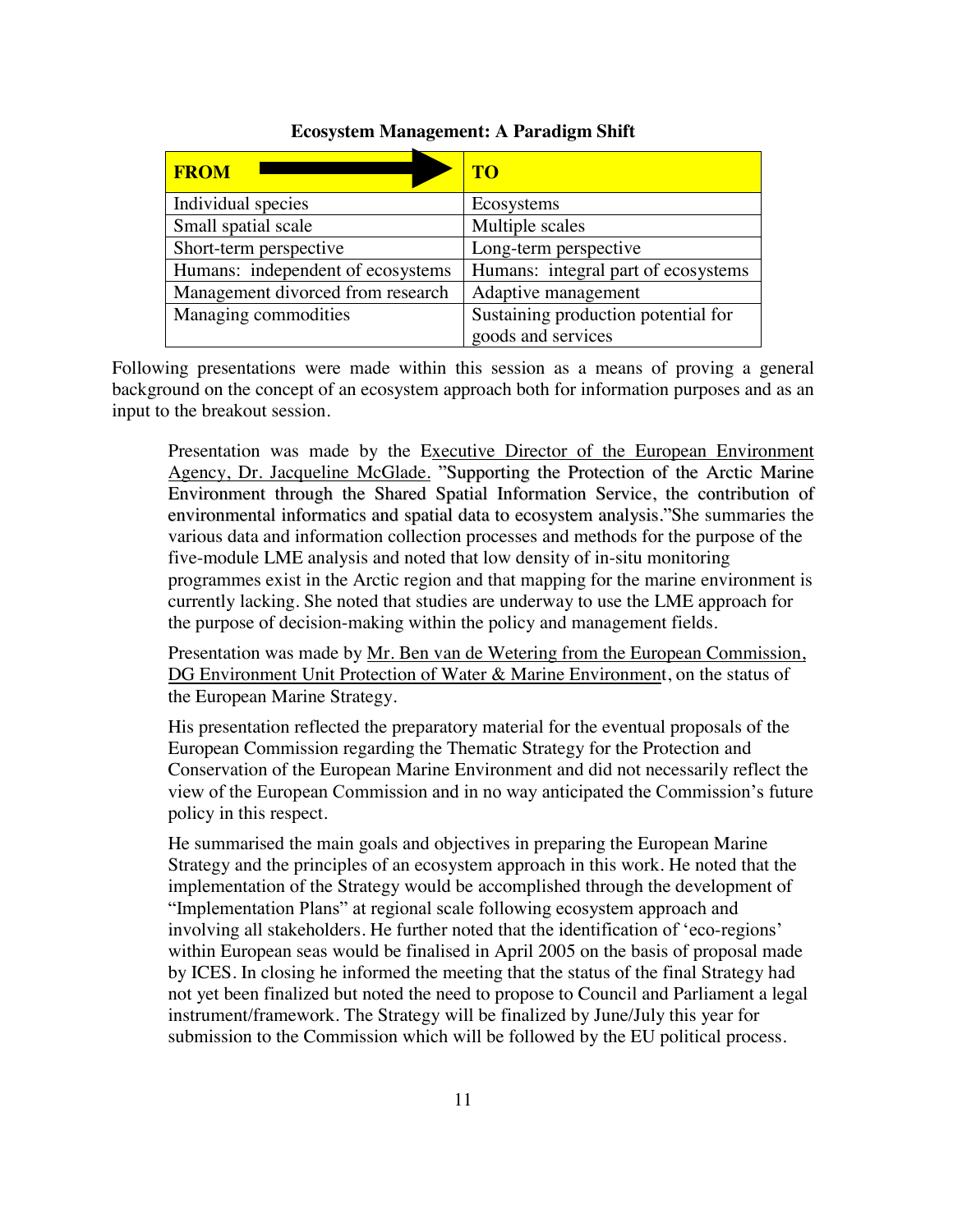#### **Breakout Session**

A breakout/working session was provided in the agenda as an opportunity for designated experts to further work with the leads on overall scope of the ecosystem approach and collectively agree on next steps.

Dr. Sherman provided a presentation on LME Assessment and Management Partnering in UNEPs Regional Seas. He noted that recently UNEP and NOAA had extended their partnership to include the promotion of GEF supported LME projects as assessment and management units for UNEP's Regional Seas Program. At present, 121 countries are either planning or implementing GEF-LME ecosystem-based projects that are relevant to the Regional Seas Program.

It was suggested that national experts be invited to a special meeting to consider the LME and other pertinent assessment strategies for assessing and improving ecosystem conditions within the PAME area. The meeting would include presentations by experts on the Norwegian and Canadian approaches to Ecosystem Based Management.

With regard to the PAME area, Dr. Sherman described the methodology used in the delineation of 17 Arctic LMEs. It was proposed that the boundaries of 15 of the 17 Arctic LMEs be reviewed and the Gulf of Alaska and North Sea LMEs be removed from the Arctic LME list. It was further proposed that during the  $7<sup>th</sup>$  annual meeting of the IOC, IUCN, NOAA Large Marine Ecosystem Consultative Committee scheduled for 5-6 July, the Arctic LME boundaries would be reviewed. Academician Gennady Matishov, Director of the Murmansk Marine Biological Institute will provide results to the Consultative Committee of the findings of a UNEP sponsored project for taking into consideration new information on 4 criteria, bathymetry, hydrography, productivity, and trophic linkages, used to delineate LME boundaries.

It was noted that opportunity to extending the GEF-LME project network to the Arctic was good and the meeting discussed the possibility of developing and implementing a GEF supported LME assessment and management projects for the West Bering Sea and the Barents Sea. A dialogue on this issue is expected to continue among the interested parties including the USA and Russian Federation.

In this regard, ACOPS representative emphasised possible synergies that could be explored with the possible GEF supported LME projects for the West Bearing Sea and Barents Sea within the framework of the GEF/Russian NPA-Arctic.

Norway informed the Meeting on the status and proposed methodology on the development of an integrated management plan for the Norwegian Barents Sea. Norway noted that this effort seeks to apply an integrated ecosystem approach which is similar to the LME approach. This integrated management plan will be presented as a White Paper to the Norwegian Government.

Prof. Torkel Gissel Nielsen/Denmark provided an update on a project on ecosystem approach in Greenland (ECOGREEN project).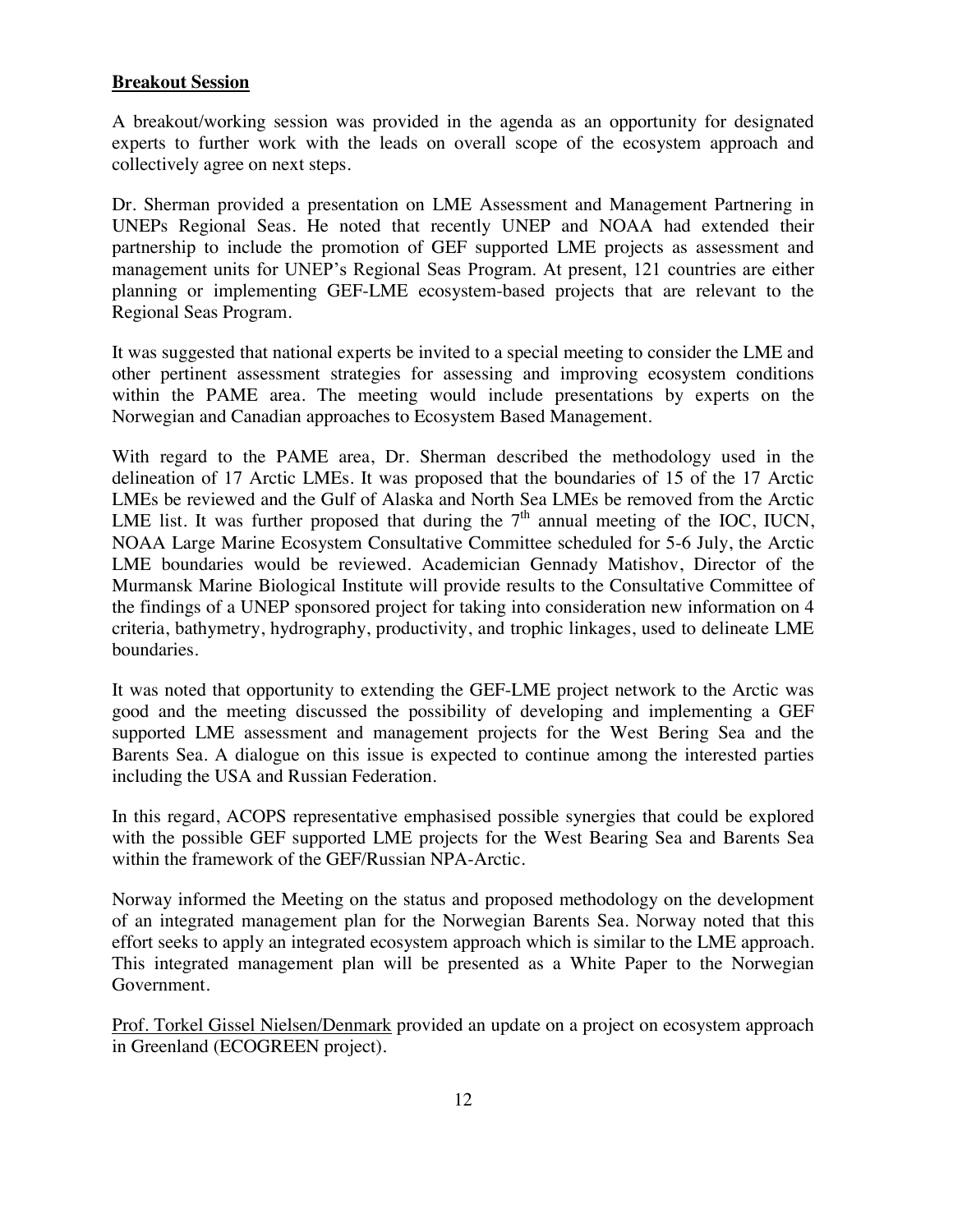Following is a summary of the main outcome of this session:

*The Meeting agreed on the following next steps to further develop the ecosystem approach:*

- *1. Establish a steering committee with 10-12 representatives.*
- *2. Convene a special meeting of PAME ecosystem assessment, management, and policy experts in late spring or early summer at a venue to be decided through deliberations with the PAME Secretariat to explore the following:*
	- x *LMEs within the Arctic and nested ecosystems at other scales*
	- x *Other pertinent assessment strategies for assessing and improving ecosystem conditions, and*
	- x *Opportunities for pilot studies*
- *3. Support the scheduling, with a PAME Steering Committee, a Symposium on the "Assessment and Management of Arctic Large Marine Ecosystems During Climate Change," to be held during the 2006 Annual Meeting of the American Association for the Advancement of Science (AAAS)*

In addition, a consideration was given to convening an LME Symposium on the "Assessment and Management of Arctic Large Marine Ecosystems During Climate Change," topic for late 2006, wherein the outcome of the deliberations could be an Arctic LME volume to be published in the LME Series by Elsevier Science in 2007 under the guidance of a PAME Steering Committee.

The synthesis of available scientific and management information would be encouraged during 2007, in preparation for the completion of a final report on an ecosystem-based approach to the assessment and management of the PAME area in 2008, based on guidance received from PAME.

#### **Session VI: Other PAME Related Activities and Future Work Programme**

#### **Session VI(1): Other Activities**

The Chair informed the meeting of the recently released ACAP report: Reduction of Atmospheric Mercury Releases from Arctic States (Jan. 2005) which is available at homepages of AMAP (www.amap.no) and the Danish Environmental Protection Agency (www.mst.dk).

#### *Proposed Internet Portal for PAME*

The PAME Secretary, in collaboration with the CAFF Secretary, introduced a proposal for an advanced new internet portal for CAFF and PAME which has been developed in cooperation with a local software company, Teikn a Lofti. The aim is to increase co-operation with other organizations and professionals and sharing of resources, provide a better service and up-to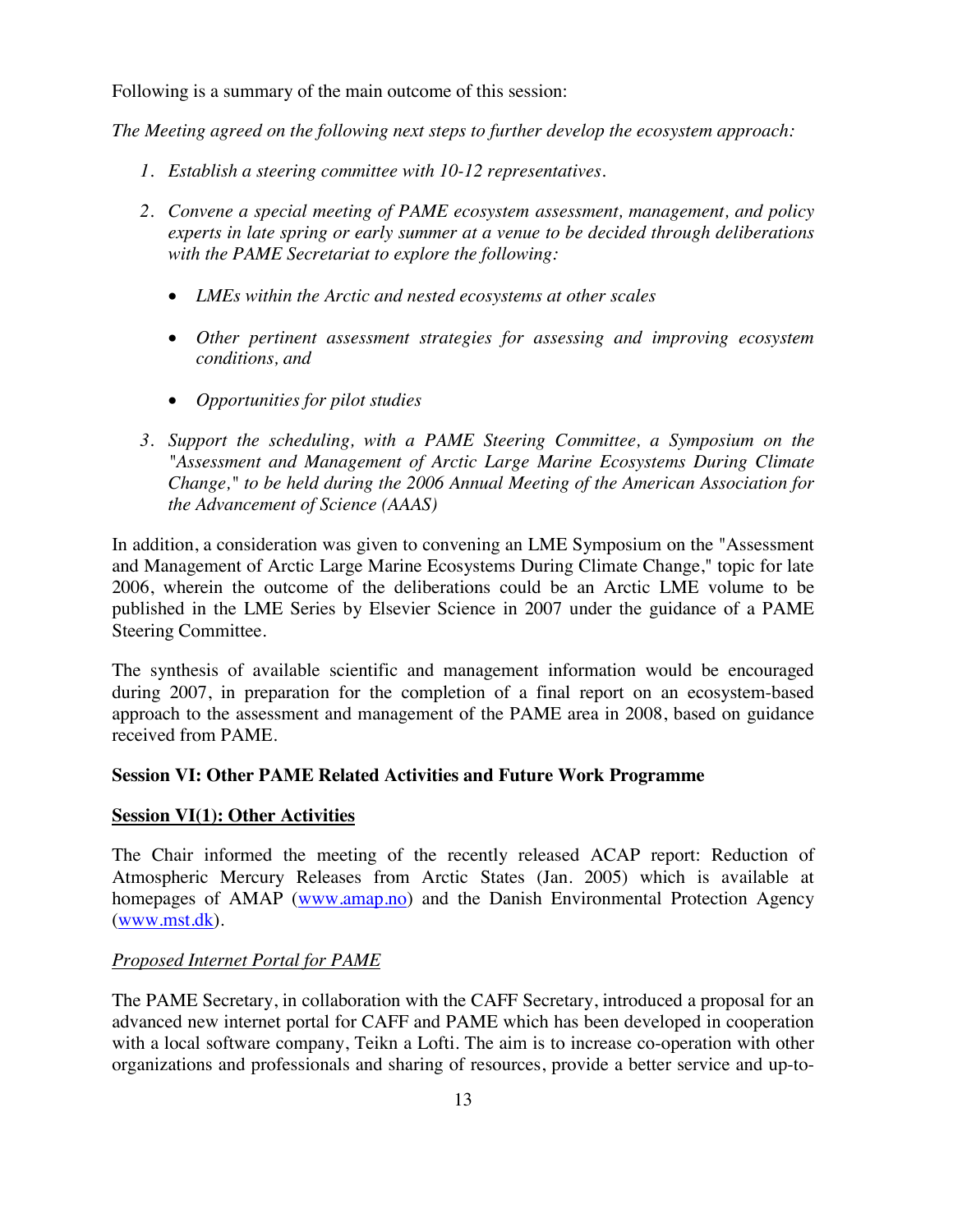date information to different Arctic groups, provide a better data management, strengthen circumpolar networks and increase public awareness and exposure.

This new portal provides the opportunity to provide an access to a central, inter-active, communication and information gateway serving e.g. specific PAME projects such as the port reception facilities assessment, the Arctic marine shipping assessment and the application of ecosystem approach.

The CAFF Secretariat, in collaboration with the software company, is exploring funding for this work and the response has so far been positive.

*The Meeting welcomed this initiative and agreed that the PAME Secretariat, in collaboration with the CAFF Secretariat, should continue this work and noted the importance of exploring external funding as countries are not in a position to fund such an initiative and further stressed the importance that the new proposed internet portal does not lead to additional operational costs of the PAME Secretariat. The Meeting emphasized that the current PAME homepage be kept up and running during this updating process. The PAME Secretary will report on progress at the next PAME meeting.*

#### Introduction of a draft proposal on "ACIA beyond 2004"

The Executive Secretary of CAFF, Maria Gunnarsdottir informed the Meeting of an initiative taken by AMAP and CAFF to a draft a paper on "ACIA Beyond 2004" as an answer to the request from the 2004 ministerial meeting to establish a focal point for the follow-up to the ACIA. This issue had been discussed at the extended AMAP board meeting which had been convened a one-week prior to the PAME meeting. The Chair of PAME attended this meeting in his capacity as the national AMAP representative and as the incoming Chair of PAME.

The Meeting noted that ACIA was an assessment like others of the Arctic Council and that the ad-hoc organisational status of ACIA had formally ended. The 2004 ministerial meeting asked the Arctic Council working groups to secure the necessary follow-up, and the SAOs to secure a focal-point for the follow up. The Meeting further expressed the view that the ownership and the decision for an ACIA-follow-up should be within the existing structure of Arctic Council, and not through the creation of a new group. The Chair informed the Meeting that his interventions at the AMAP board meeting were in accordance with the view as expressed by PAME representatives.

The Chair further noted that any decision on possible creation of new structure within the Arctic Council was, as clearly wished by some of the stakeholders of ACIA, a matter for SAO decision. He also mentioned that in his capacity as the Chair of PAME he assumes, until further guidance from SAOs on the ACIA follow-up, that the activities of the Arctic Council are carried forward within the Working Groups in accordance with their respective mandates. He emphasised that in his view the Working Group Chairs and Secretariats should coordinate their respective work accordingly.

*The Mee*ting agreed with the Chair's view on the procedures of the ACIA follow*-up and emphasized that the creation of a new group to address the ACIA follow-up within the Arctic Council should be avoided.*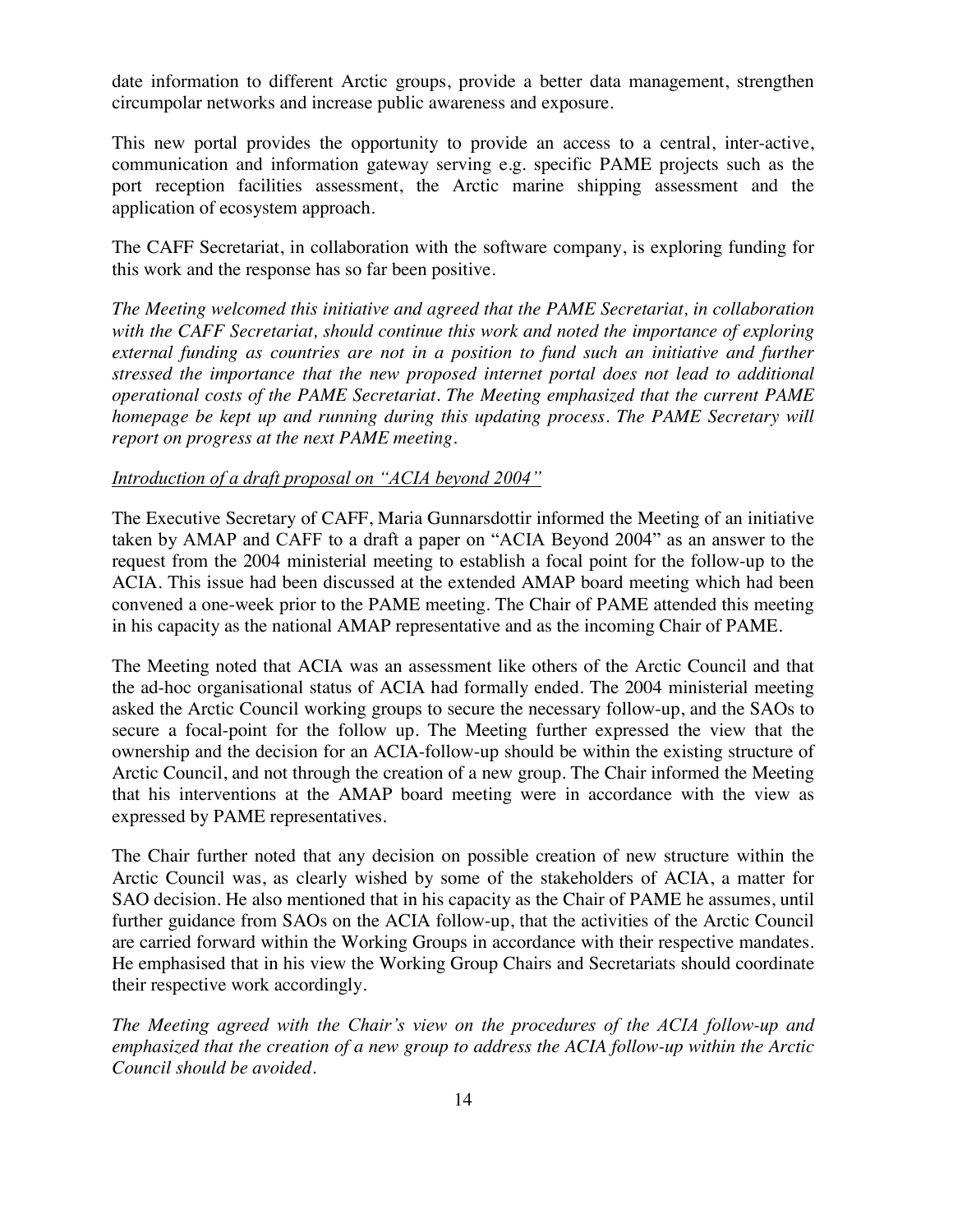#### **Session VI (3): The next PAME Working Group meeting**

*The Meeting agreed that the next PAME meeting should preferable take place back-to-back with other relevant meetings such as possible meetings in Alaska and/or in St. Petersburg on the shipping assessment. Exact time and place to be further explored and opportunities identified for the next PAME meeting to be convened in the fall of 2005.*

Norway indicated that they will explore the possibility of hosting the next PAME meeting and will inform participants in due time.

A list of locations of previous PAME meetings is provided in Appendix VII.

### **Session VI (4): Reporting to the next SAO Meeting**

The Chair will report on the outcome of the PAME meeting at the next SAO meeting that will be held in Yakutsk, Russian Federation, 6-7 April 2005.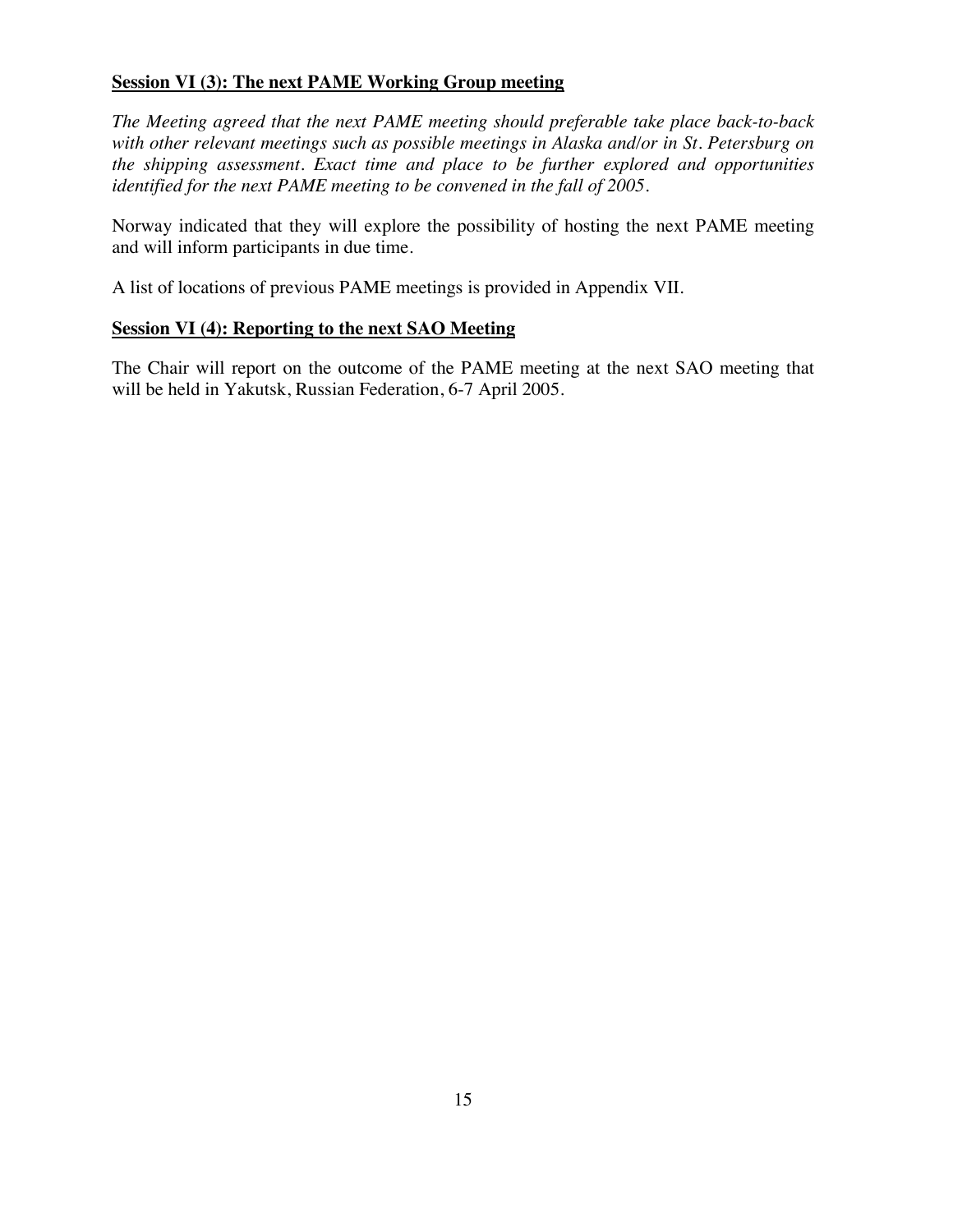# **APPENDIX I** – **LIST OF PARTICIPANTS**

| <b>PAME</b> Secretariat                                         |                                       |  |
|-----------------------------------------------------------------|---------------------------------------|--|
| <b>David Egilson</b>                                            | Soffia Gudmundsdottir                 |  |
| Chair (outgoing)                                                | <b>Executive Secretary</b>            |  |
| Director                                                        | <b>PAME</b> International Secretariat |  |
| The Environment and Food Agency                                 | Borgir                                |  |
| Sudurlandsbraut 28                                              | Nordurslod                            |  |
| 128 Reykjavik                                                   | 600 Akureyri                          |  |
| Iceland                                                         | Iceland                               |  |
|                                                                 |                                       |  |
| Tel: $+354$ 591 2000                                            | Tel: +354 461 1355                    |  |
| Fax: +354 591 2020                                              | Fax: $+3544623390$                    |  |
| Email: david@ust.is                                             | Email: pame@pame.is                   |  |
| <b>Frank Sonne</b>                                              | Olga Pálsdóttir                       |  |
| Chair (incoming)                                                | <b>PAME</b> International Secretariat |  |
| Ministry of the Environment                                     | Borgir                                |  |
| Danish Environmental Protection Agency                          | Nordurslod                            |  |
| Strandgade 29                                                   | 600 Akureyri                          |  |
| DK-1401 Copenhagen K                                            | <b>Iceland</b>                        |  |
|                                                                 |                                       |  |
| Tel: $+4532660330$                                              | Tel: +354 461 1355                    |  |
| $Fax: + 4532660201$                                             | Fax: $+3544623390$                    |  |
| Email: fms@mst.dk                                               | Email: $olga@caff.is$                 |  |
| <b>CANADA</b>                                                   |                                       |  |
| <b>Chris Cuddy</b>                                              | Renée Sauvé                           |  |
| Chief                                                           | Ocean Advisor                         |  |
| Fisheries & Oceans Canada<br>Land and Water Management Division |                                       |  |
| Indian and Northern Affairs Canada<br>Oceans Stewardship Branch |                                       |  |
| 10 Wellington St., Room 648                                     | 200 Kent Street                       |  |
| Gatineau, Quebec, K1A 0H4                                       | Mail Stop: 12234                      |  |
|                                                                 | Ottawa, Ontario K1A 0E6               |  |
| Tel: +1 819 994-7483                                            |                                       |  |
| Fax: +1 819 997-9623                                            | Tel: +1 613 447 3862                  |  |
| Email: cuddyc@ainc-inac.gc.ca                                   | Email: sauver@dfo-mpo.gc.ca           |  |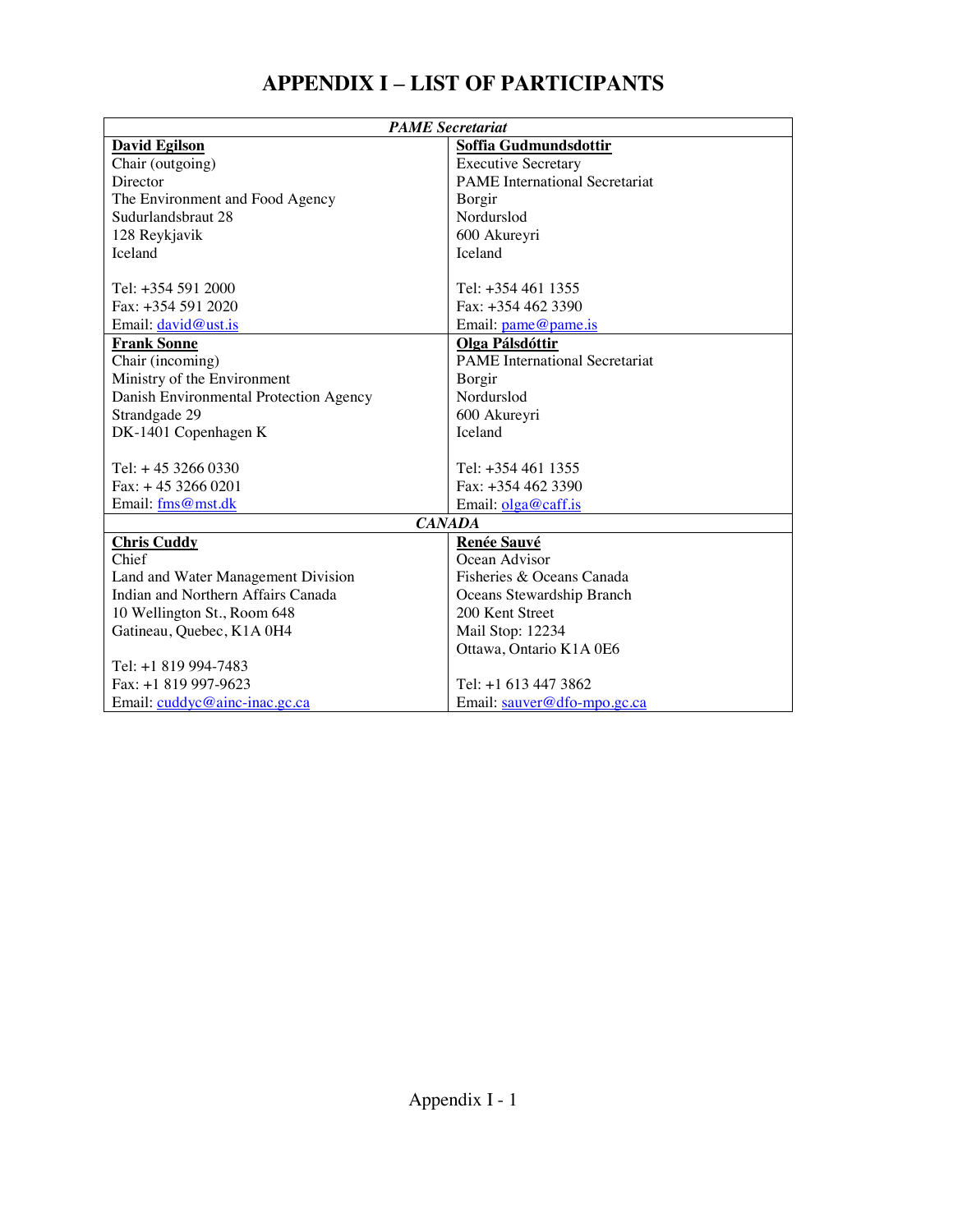| <b>Maureen Copley</b>                       | <b>Ross MacDonald</b>                         |
|---------------------------------------------|-----------------------------------------------|
| Head, Land-based Activities Division        | Manager, Special Projects and Arctic Shipping |
| Marine Environment Branch                   | <b>Transport Canada</b>                       |
|                                             |                                               |
| National Programs Directorate               | Tower C, Place de Ville, 330 Sparks St.       |
| Environment Canada                          | Ottawa, Ontario K1A 0N5                       |
| 351 St. Joseph Blvd., 12th floor            |                                               |
| Gatineau, Quebec Canada K1A 0H3             | Tel: +1 613 991 3145                          |
|                                             | Email: MACDORA@tc.gc.ca                       |
| Tel. (819) 953-6949                         |                                               |
| Fax. (819) 953-0913                         |                                               |
| Email: maureen.copley@ec.gc.ca              |                                               |
| <b>Jack Mathias</b>                         |                                               |
| Senior Policy Advisor                       |                                               |
| Oceans Directorate                          |                                               |
| Fisheries & Oceans Canada                   |                                               |
| Suite 200 - 401 Burrard Street              |                                               |
|                                             |                                               |
| Vancouver, BC V6C 3S4                       |                                               |
|                                             |                                               |
| Tel. (250) 758 8824                         |                                               |
| Fax. (250) 756 7349                         |                                               |
| Email: mathias@pac.dfo-mpo.gc.ca            |                                               |
|                                             | DENMARK/GREENLAND/FAROE ISLANDS               |
| Kjeld F. Jørgensen                          | Jørgen Magner                                 |
| Danish EPA Water                            | Danish EPA Water                              |
| Strandgade 29                               | Head of Division                              |
| DK-1401 København K                         | Strandgade 29                                 |
|                                             | DK-1401 København K                           |
| Tel: +45 32 66 04 42                        |                                               |
| Fax: +45 32 66 05 00                        | Tel: +45 32 66 01 00                          |
|                                             | Fax: +45 32 66 04 79                          |
| Email: kfj@mst.dk                           |                                               |
|                                             | Email: jm@mst.dk                              |
| <b>Ivan Andersen</b>                        | Heidi Nexø                                    |
| Danish EPA Water                            | Bureau of Minerals and Petroleum              |
| Head of Section                             | Government of Greenland                       |
| Strandgade 29                               | P.O. Box 930                                  |
| DK-1401 København K                         | <b>DK-3900 Nuuk</b>                           |
|                                             | Greenland                                     |
| Tel: +45 32 66 01 00                        |                                               |
| Fax: +45 32 66 04 79                        | Tel. +299 34 68 00                            |
| Email: <i>ia@mst.dk</i>                     | Fax: +299 32 43 02                            |
|                                             | Email: HENE@gh.gl                             |
| <b>Suni Petersen</b>                        | <b>Andreas Vedel</b>                          |
| Food-, Veterinary- and Environmental Agency | The Ministry of Environment and Nature        |
|                                             |                                               |
| Falkavegur 6                                | Government of Greenland                       |
| FO-100 Tórshavn                             | P.O. Box 1614                                 |
| Faroe Islands                               | <b>DK-3900 Nuuk</b>                           |
|                                             | Greenland                                     |
| Tel. +298 356400                            |                                               |
| Fax: +298 356401                            | Tel: +299 34 67 07                            |
| Email: sunip@hfs.fo                         | Fax: +299 32 52 86                            |
|                                             | Email: ave@gh.gl                              |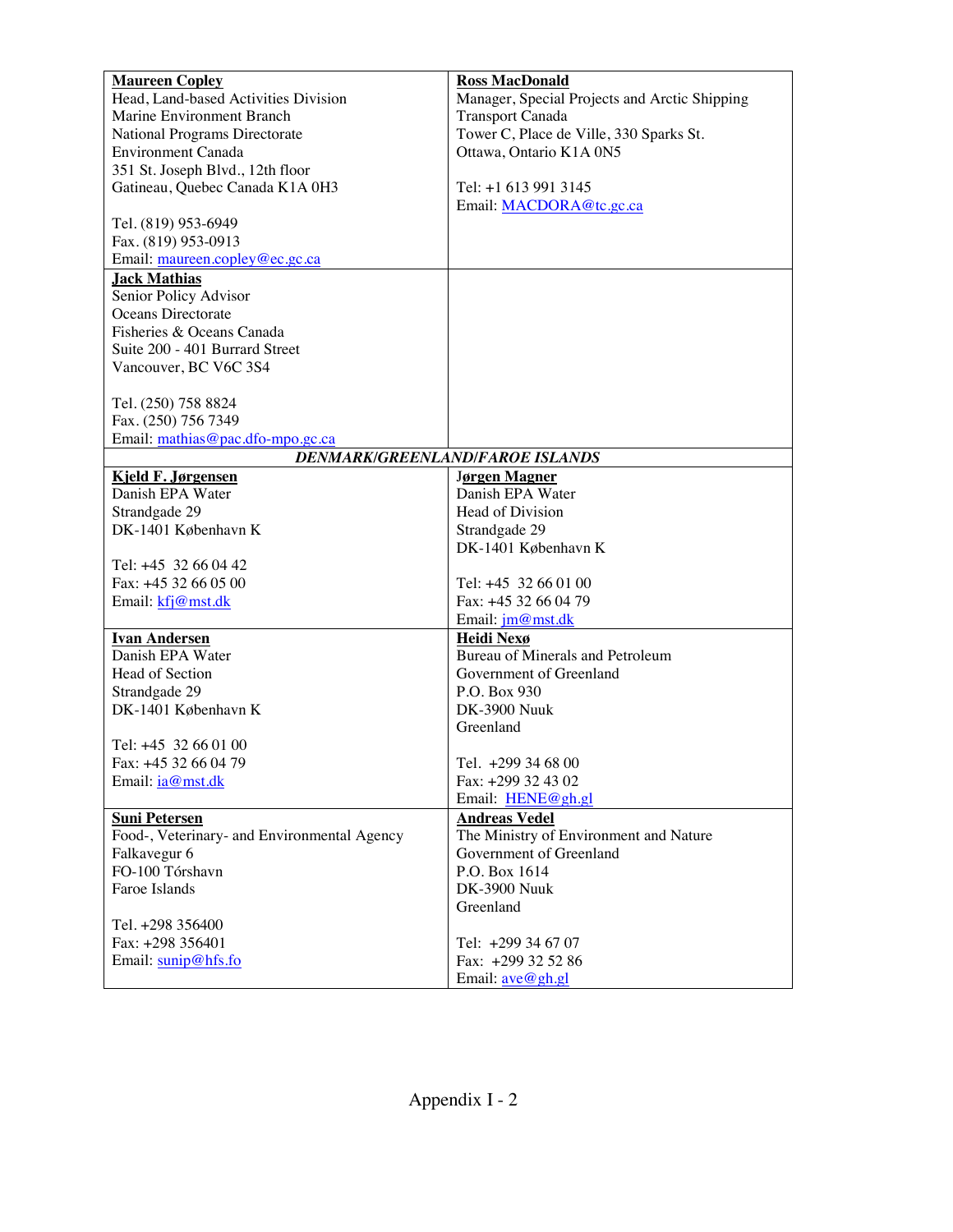| <b>Prof.Torkel Gissel Nielsen</b>           | <b>Frank Riget</b>                        |  |
|---------------------------------------------|-------------------------------------------|--|
| National Environmental Research Institute   | Senior Scientist                          |  |
| Dept of Marine Ecology                      | National Environmental Research Institute |  |
| Frederiksborgvej 399                        | Dept of Marine Ecology                    |  |
| DK-4000 Roskilde                            | Frederiksborgvej 399                      |  |
|                                             | DK-4000 Roskilde                          |  |
| Tel: +45 46 30 12 57                        |                                           |  |
| Email: $tgn@dmu$ .dk                        | Email: ffr@dmu.dk                         |  |
|                                             | <b>FINLAND</b>                            |  |
| Outi Väkevä                                 | <b>Kimmo Juurmaa</b>                      |  |
| Senior Advisor                              | Aker Finnyards                            |  |
| Ministry of the Environment                 | P.O. Box 132                              |  |
| Kasarmikatu 25, Helsinki                    | FI-00151 Helsinki                         |  |
| P.O.Box 35, 00023 Valtioneuvosto            |                                           |  |
|                                             | Tel. +358 10 670 2247                     |  |
| Tel: +358 9 1603 9736                       | Fax +358 10 670 2527                      |  |
| Fax: +358 9 1603 9717                       | Email: kimmo.juurmaa@masa-yards.fi        |  |
| Email: outi.vakeva@ymparisto.fi             |                                           |  |
|                                             | <b>ICELAND</b>                            |  |
| Óttar Freyr Gíslason                        | <b>Stefan Asmundsson</b>                  |  |
| Ministry for the Environment                | Director of International Affairs         |  |
| Skuggasund 1                                | Ministry of Fisheries                     |  |
| IS-150 Reykjavik                            | Skulagata 4                               |  |
|                                             |                                           |  |
| Tel: $+354$ 545 8600                        | IS 150 Reykjavik                          |  |
|                                             |                                           |  |
| $Fax: + 3545624566$                         | Tel. +354 545 8300                        |  |
| Email: ottar.gislason@umhverfisraduneyti.is | Fax. +1 354 562 1853                      |  |
|                                             | Email: stefan.asmundsson@sjr.stjr.is      |  |
|                                             | <b>NORWAY</b>                             |  |
| <b>Marit Nyborg</b>                         | <b>Jens Koefoed</b>                       |  |
| Norwegian Pollution Control Authority (SFT) | Norwegian Maritime Directorate            |  |
| P.O. Box 8100 Dep.                          | P.O. Box 8123 Dep                         |  |
| 0032 Oslo                                   | 0032 Oslo                                 |  |
| Norway                                      | <b>Norway</b>                             |  |
|                                             |                                           |  |
| Tel: +47 22 57 36 50                        | Tel: +47 22 45 45 00                      |  |
| Email: marit.nyborg@sft.no                  | Fax: +47 22 45 45 01                      |  |
|                                             | Email: $iens.koefoed@siofartsdir.dep.no$  |  |
| <b>Eivind Vagslid</b>                       | <b>Inger Winsnes</b>                      |  |
| Norwegian Maritime Directorate              | Ministry of the Environment               |  |
| P.O. Box 8123 Dep                           | P.O. Box 8013 Dep,                        |  |
| 0032 Oslo                                   | 0030 Oslo                                 |  |
| Norway                                      |                                           |  |
|                                             | Tel: +47 22 24 90 90                      |  |
| Tel: +47 22 45 45 00                        | Fax: +47 22 24 95 60                      |  |
| Fax: +47 22 45 45 01                        | Email: Inger.Winsnes@md.dep.no            |  |
| Email: eivind.vagslid@sjofartsdir.dep.no    |                                           |  |
|                                             |                                           |  |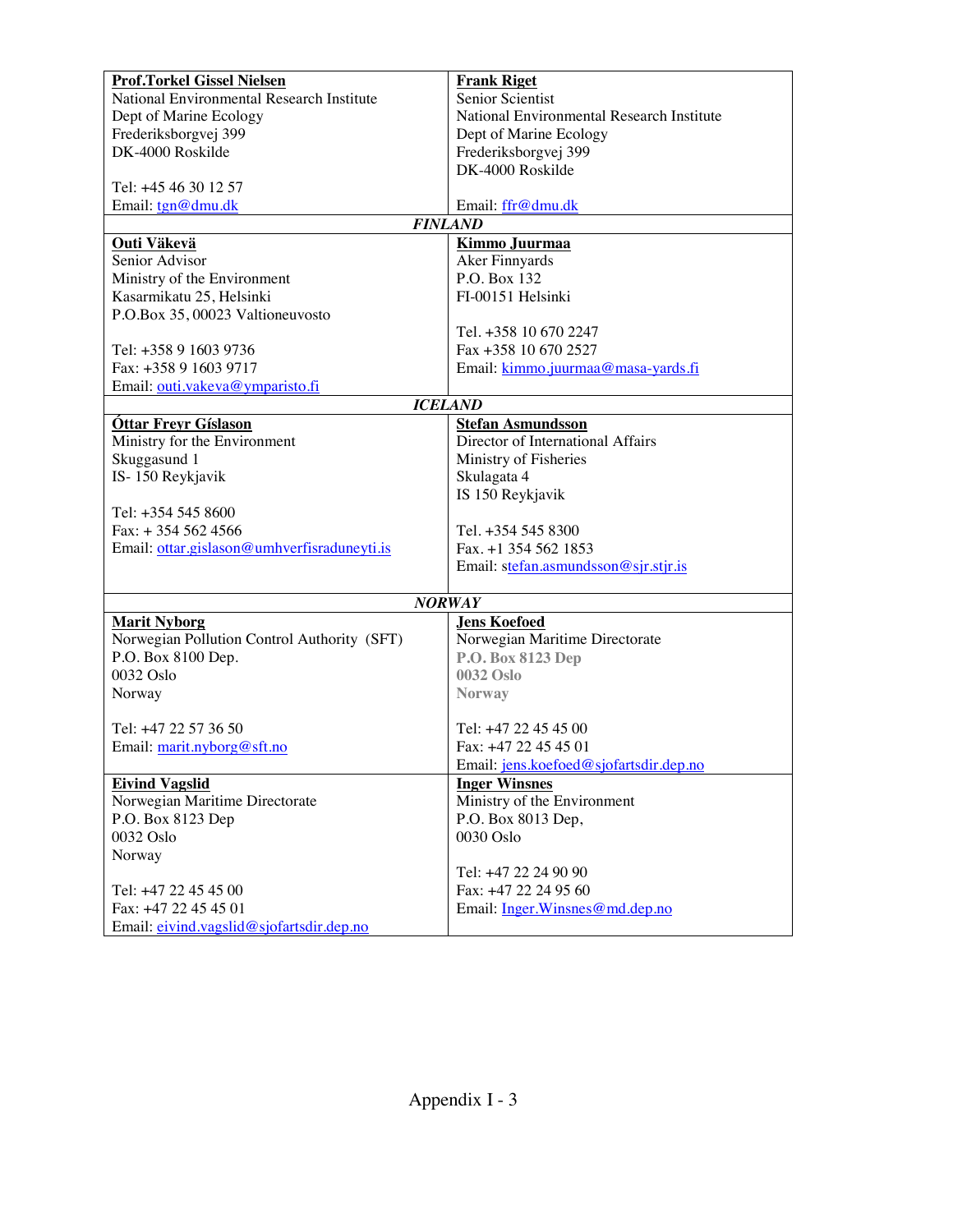|                                                    | <b>SWEDEN</b>                       |
|----------------------------------------------------|-------------------------------------|
| Husamuddin Ahmadzai                                |                                     |
| Principal Executive Officer                        |                                     |
| Dept. of Enforcement & Implementation              |                                     |
| Swedish Environmental Protection Agency            |                                     |
| SE-106 48 Stockholm, SWEDEN                        |                                     |
|                                                    |                                     |
| Tel: +46-8-698 1145                                |                                     |
| Fax: $+46-8-698$ 1602 / $+46-8-698$ 1345           |                                     |
| Email: husamuddin.ahmadzai@naturvardsverket.se     |                                     |
|                                                    | <b>UNITED STATES</b>                |
| <b>Tom Laughlin</b>                                | <b>Kenneth Sherman</b>              |
| Office of International Affairs/NOAA               | Director                            |
| U.S. Department of Commerce                        | <b>USDOC/NOAA/NMFS</b>              |
| 14th and Constitution, N.W., Room 5230             | Narragansett Laboratory             |
| 20230 Washington DC                                | 28 Tarzwell Drive                   |
|                                                    | Narragansett, RI 02882              |
| Tel: +1 202 482 6196                               | <b>United States</b>                |
| Fax: +1 202 461 4307                               |                                     |
| Email: tom.laughlin@noaa.gov                       | Tel: +1 401 782 3211                |
|                                                    | Email: ksherman@mola.na.nmfs.gov    |
| <u>Mark Meza</u>                                   | Dr. Lawson W. Brigham               |
| Deputy, Office of Response                         | Deputy Director                     |
| Assistant Commandant for Science, Safety, Security | U.S. Arctic Research Commission     |
| and Environmental Protection                       | 420 L Street, Suite 315             |
| <b>US Coast Guard</b>                              | Anchorage, Alaska 99501 USA         |
| 2100 Second Street, S.W.                           |                                     |
| Washington, D.C. 20593-0001                        | Tel: +1-907-271-4577                |
| <b>United States</b>                               | Fax: 1-907-271-4578                 |
|                                                    | E-mail: usarc@acsalaska.net         |
| Tel: $+1-202-267-2466$                             |                                     |
| Fax: $+1-202-267-4085$                             |                                     |
| Email: MMeza@comdt.uscg.mil                        |                                     |
| <b>CAFF</b>                                        | <b>RAIPON</b>                       |
| María Victoría Gunnarsdóttir                       | <b>Anatoly Mikhailov</b>            |
| <b>CAFF Executive Secretary</b>                    | Chief of RAIPON Staff               |
| Borgir                                             | 260 office, 92 Vernadskogo Prospect |
| Nordurslod                                         | 119571 Moscow                       |
| 600 Akureyri                                       | Russia                              |
| Iceland                                            |                                     |
|                                                    |                                     |
|                                                    | Tel: $+ 7(095) 780-8727$            |
| Tel: +354 462 3350                                 | Fax: 7 (095) 780-8727               |
| Cell: +354 895 1357                                | Email: raipon@online.ru             |
| Fax: +354 462 3390                                 |                                     |
| Email: maria@caff.is                               |                                     |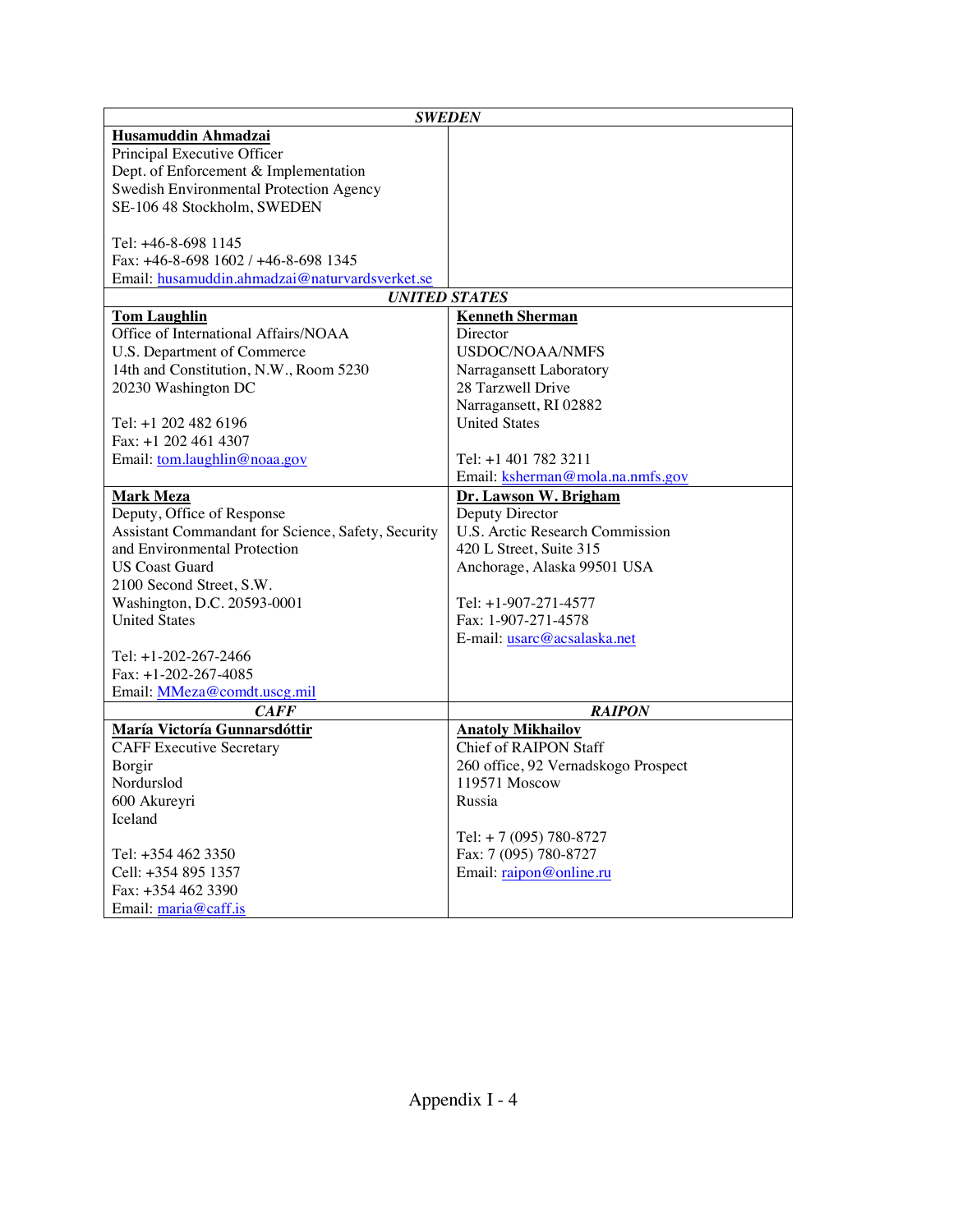|                                               | <b>IPS</b>                                      |  |
|-----------------------------------------------|-------------------------------------------------|--|
| <b>Laila Chemnitz</b>                         | <b>Mette Uldall Naver</b>                       |  |
| Indigenous Peoples' Secretariat               | Indigenous Peoples' Secretariat                 |  |
| Strangader 91, 4.                             | Strangader 91, 4.                               |  |
| P.O.Box 2151                                  | P.O.Box 2151                                    |  |
| 1016 Copenhagen K                             | 1016 Copenhagen K                               |  |
|                                               |                                                 |  |
| Tel: +45 32 83 37 90                          | Tel: +45 32 83 37 90                            |  |
| Fax: +45 32 83 37 91                          | Fax: +45 32 83 37 91                            |  |
| Email: $\text{lch@ghsdk.dk}$                  | Email: mu@ghsdk.dk or ips@ghsdk.dk              |  |
| <b>UNEP/GPA Coordination Office</b>           | <b>European Environment Agency</b>              |  |
| <b>Annie Muchai</b>                           | Dr. Jacqueline McGlade                          |  |
| Associate Liaison Officer                     | <b>Executive Director</b>                       |  |
| United Nations Environment Programme          | European Environment Agency                     |  |
| GPA Coordination Office/Regional Seas         | Kgs. Nytorv 6                                   |  |
| P O Box 16227, 2500 BE The Hague              | DK-1050 Copenhagen K                            |  |
| The Netherlands                               | Denmark                                         |  |
|                                               |                                                 |  |
| Tel: +31703114479/60                          | Tel: +45 3336 7100                              |  |
| $Fax: +31703456648$                           | Email: Jacqueline.Mcglade@eea.eu.int            |  |
| Email: a.muchai@unep.nl                       |                                                 |  |
| <b>EU</b> Commission                          | <b>ACOPS</b>                                    |  |
| <b>Ben van de Wetering</b>                    | <b>Prof. Vitaly Lystsov</b>                     |  |
| <b>DG</b> Environment                         | Representative in the Russian Federation of the |  |
| Unit Protection of Water & Marine Environment | Advisory Committee on Protection of the Sea     |  |
| <b>Environment Directorate-General</b>        | (ACOPS)                                         |  |
| European Commission                           | RRC "Kurchatov Institute"                       |  |
| B-1049 Brussels                               | Kurchatov Sq.1                                  |  |
| Belgium                                       | 123182 Moscow, Russia                           |  |
|                                               |                                                 |  |
| Email: Ben.VAN-DE-WETERING@cec.eu.int         | Tel: +7 095 196 6328                            |  |
|                                               | Fax: +7 095 196 8679                            |  |
|                                               | Email: vitalil@pike.pike.ru                     |  |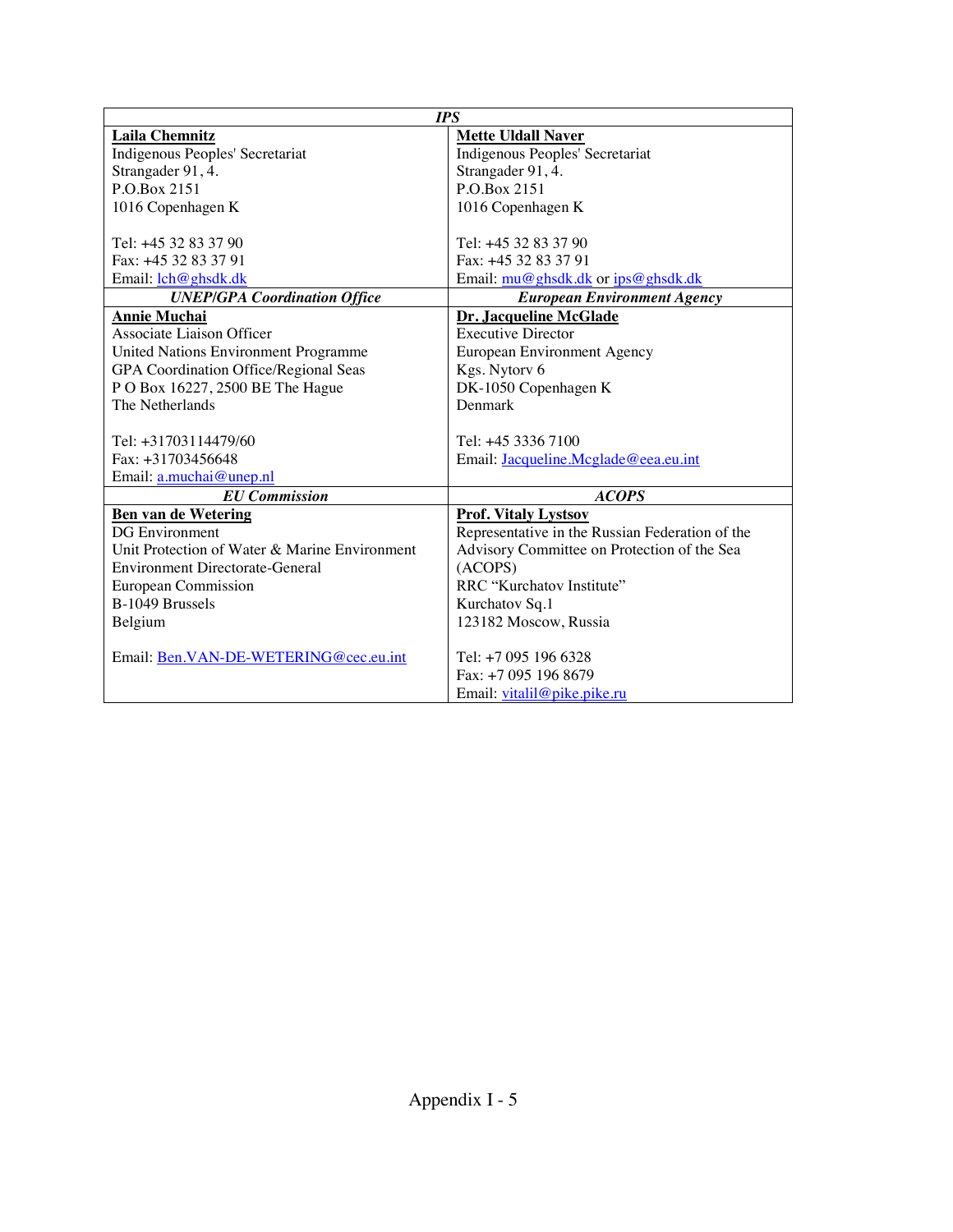| <b>APPENDIX II – LIST OF DOCUMENTS</b> |
|----------------------------------------|
|----------------------------------------|

| <b>AGENDA ITEMS</b>                                           | <b>DOCUMENTS</b>                                                                                                                                                                                                                                                                                                                                                                                                                                                                                                                                                                                                                                                                                                                                                                                                                                                                                                                                                                                              |
|---------------------------------------------------------------|---------------------------------------------------------------------------------------------------------------------------------------------------------------------------------------------------------------------------------------------------------------------------------------------------------------------------------------------------------------------------------------------------------------------------------------------------------------------------------------------------------------------------------------------------------------------------------------------------------------------------------------------------------------------------------------------------------------------------------------------------------------------------------------------------------------------------------------------------------------------------------------------------------------------------------------------------------------------------------------------------------------|
| Agenda Item I: Welcome and Introduction                       | (1) Agenda                                                                                                                                                                                                                                                                                                                                                                                                                                                                                                                                                                                                                                                                                                                                                                                                                                                                                                                                                                                                    |
|                                                               | (1) Annotation to the agenda                                                                                                                                                                                                                                                                                                                                                                                                                                                                                                                                                                                                                                                                                                                                                                                                                                                                                                                                                                                  |
|                                                               | (2) Report from the Secretariat                                                                                                                                                                                                                                                                                                                                                                                                                                                                                                                                                                                                                                                                                                                                                                                                                                                                                                                                                                               |
|                                                               | Letter from Mr. David Egilson sent out 29 December 2004                                                                                                                                                                                                                                                                                                                                                                                                                                                                                                                                                                                                                                                                                                                                                                                                                                                                                                                                                       |
| Agenda Item II: Reports from leads on PAME-                   | (1) Watch Brief ISO Arctic Structures Standards                                                                                                                                                                                                                                                                                                                                                                                                                                                                                                                                                                                                                                                                                                                                                                                                                                                                                                                                                               |
| related activities                                            | (2) Update on the status of the Russian NPA-Arctic                                                                                                                                                                                                                                                                                                                                                                                                                                                                                                                                                                                                                                                                                                                                                                                                                                                                                                                                                            |
| <b>Agenda Item III: Port Reception Facilities</b>             | Summary Paper on Port Reception Facilities (Norway)                                                                                                                                                                                                                                                                                                                                                                                                                                                                                                                                                                                                                                                                                                                                                                                                                                                                                                                                                           |
| Agenda Item IV: Arctic Marine Shipping                        | Recommended background material on the shipping assessment:                                                                                                                                                                                                                                                                                                                                                                                                                                                                                                                                                                                                                                                                                                                                                                                                                                                                                                                                                   |
| Assessment                                                    | ACIA Overview Report, Key Finding #6 "Reduced sea ice                                                                                                                                                                                                                                                                                                                                                                                                                                                                                                                                                                                                                                                                                                                                                                                                                                                                                                                                                         |
|                                                               | is likely to increase marine transport and access to                                                                                                                                                                                                                                                                                                                                                                                                                                                                                                                                                                                                                                                                                                                                                                                                                                                                                                                                                          |
|                                                               | resources" and the ACIA Policy Document. These                                                                                                                                                                                                                                                                                                                                                                                                                                                                                                                                                                                                                                                                                                                                                                                                                                                                                                                                                                |
|                                                               | documents are also available in its entirety at:                                                                                                                                                                                                                                                                                                                                                                                                                                                                                                                                                                                                                                                                                                                                                                                                                                                                                                                                                              |
|                                                               | http://amap.no/acia/                                                                                                                                                                                                                                                                                                                                                                                                                                                                                                                                                                                                                                                                                                                                                                                                                                                                                                                                                                                          |
|                                                               | The Arctic Marine Strategic Plan (AMSP) and how it relates<br>2.                                                                                                                                                                                                                                                                                                                                                                                                                                                                                                                                                                                                                                                                                                                                                                                                                                                                                                                                              |
|                                                               | to shipping. This document is available on the PAME                                                                                                                                                                                                                                                                                                                                                                                                                                                                                                                                                                                                                                                                                                                                                                                                                                                                                                                                                           |
|                                                               | homepage: http://www.pame.is                                                                                                                                                                                                                                                                                                                                                                                                                                                                                                                                                                                                                                                                                                                                                                                                                                                                                                                                                                                  |
|                                                               | The background paper on shipping as prepared for the<br>З.                                                                                                                                                                                                                                                                                                                                                                                                                                                                                                                                                                                                                                                                                                                                                                                                                                                                                                                                                    |
|                                                               | AMSP workshop held 20-22 of October 2003. This paper is                                                                                                                                                                                                                                                                                                                                                                                                                                                                                                                                                                                                                                                                                                                                                                                                                                                                                                                                                       |
|                                                               | attached but the document with all background paper is                                                                                                                                                                                                                                                                                                                                                                                                                                                                                                                                                                                                                                                                                                                                                                                                                                                                                                                                                        |
|                                                               | available on the PAME homepage (front page).                                                                                                                                                                                                                                                                                                                                                                                                                                                                                                                                                                                                                                                                                                                                                                                                                                                                                                                                                                  |
|                                                               | Draft workshop report from the Arctic Marine Transport<br>4.                                                                                                                                                                                                                                                                                                                                                                                                                                                                                                                                                                                                                                                                                                                                                                                                                                                                                                                                                  |
|                                                               |                                                                                                                                                                                                                                                                                                                                                                                                                                                                                                                                                                                                                                                                                                                                                                                                                                                                                                                                                                                                               |
|                                                               |                                                                                                                                                                                                                                                                                                                                                                                                                                                                                                                                                                                                                                                                                                                                                                                                                                                                                                                                                                                                               |
|                                                               |                                                                                                                                                                                                                                                                                                                                                                                                                                                                                                                                                                                                                                                                                                                                                                                                                                                                                                                                                                                                               |
|                                                               |                                                                                                                                                                                                                                                                                                                                                                                                                                                                                                                                                                                                                                                                                                                                                                                                                                                                                                                                                                                                               |
|                                                               | 5.                                                                                                                                                                                                                                                                                                                                                                                                                                                                                                                                                                                                                                                                                                                                                                                                                                                                                                                                                                                                            |
|                                                               |                                                                                                                                                                                                                                                                                                                                                                                                                                                                                                                                                                                                                                                                                                                                                                                                                                                                                                                                                                                                               |
|                                                               | 6.                                                                                                                                                                                                                                                                                                                                                                                                                                                                                                                                                                                                                                                                                                                                                                                                                                                                                                                                                                                                            |
|                                                               | Report No. 2000-3220, the Norwegian Maritime                                                                                                                                                                                                                                                                                                                                                                                                                                                                                                                                                                                                                                                                                                                                                                                                                                                                                                                                                                  |
|                                                               |                                                                                                                                                                                                                                                                                                                                                                                                                                                                                                                                                                                                                                                                                                                                                                                                                                                                                                                                                                                                               |
|                                                               | 7.                                                                                                                                                                                                                                                                                                                                                                                                                                                                                                                                                                                                                                                                                                                                                                                                                                                                                                                                                                                                            |
|                                                               | by EU-DGTREN at www.arcop.fi                                                                                                                                                                                                                                                                                                                                                                                                                                                                                                                                                                                                                                                                                                                                                                                                                                                                                                                                                                                  |
|                                                               |                                                                                                                                                                                                                                                                                                                                                                                                                                                                                                                                                                                                                                                                                                                                                                                                                                                                                                                                                                                                               |
|                                                               |                                                                                                                                                                                                                                                                                                                                                                                                                                                                                                                                                                                                                                                                                                                                                                                                                                                                                                                                                                                                               |
|                                                               |                                                                                                                                                                                                                                                                                                                                                                                                                                                                                                                                                                                                                                                                                                                                                                                                                                                                                                                                                                                                               |
|                                                               |                                                                                                                                                                                                                                                                                                                                                                                                                                                                                                                                                                                                                                                                                                                                                                                                                                                                                                                                                                                                               |
|                                                               |                                                                                                                                                                                                                                                                                                                                                                                                                                                                                                                                                                                                                                                                                                                                                                                                                                                                                                                                                                                                               |
|                                                               |                                                                                                                                                                                                                                                                                                                                                                                                                                                                                                                                                                                                                                                                                                                                                                                                                                                                                                                                                                                                               |
|                                                               |                                                                                                                                                                                                                                                                                                                                                                                                                                                                                                                                                                                                                                                                                                                                                                                                                                                                                                                                                                                                               |
|                                                               |                                                                                                                                                                                                                                                                                                                                                                                                                                                                                                                                                                                                                                                                                                                                                                                                                                                                                                                                                                                                               |
|                                                               |                                                                                                                                                                                                                                                                                                                                                                                                                                                                                                                                                                                                                                                                                                                                                                                                                                                                                                                                                                                                               |
|                                                               |                                                                                                                                                                                                                                                                                                                                                                                                                                                                                                                                                                                                                                                                                                                                                                                                                                                                                                                                                                                                               |
|                                                               |                                                                                                                                                                                                                                                                                                                                                                                                                                                                                                                                                                                                                                                                                                                                                                                                                                                                                                                                                                                                               |
|                                                               | SAO Report to Ministers Nov 2004                                                                                                                                                                                                                                                                                                                                                                                                                                                                                                                                                                                                                                                                                                                                                                                                                                                                                                                                                                              |
| Agenda Item V: Ecosystem Approach<br><b>General Documents</b> | Workshop held at the Scott Polar Research Institute in<br>Cambridge September 28-30, 2004: Arctic Marine Transport<br>Workshop, Scott Polar Research Institute. Further<br>information are available at: http://www.institutenorth.org<br><b>INSORP</b> (International Northern Sea Route Programme) at<br>http://www.fni.no/insrop<br>The Snap Shot Analysis of Maritime Activities in the Arctic,<br>Directorate. Prepared for PAME.<br>ARCOP (Arctic Operational Platform) a project co-funded<br>Background paper: LME approach to Assessment and<br>Management<br>Background paper on LME: Draft meeting report from IOC-<br>IUCN-NOAA 6th consultative meeting, 29-30 March 2004.<br>A Prospectus for an Arctic Pilot Project, The West Bearing<br>Sea Large Marine Ecosystem<br>Background paper: Advice on eco-region for the<br>implementation of an ecosystem approach in European<br>waters (prepared by ICES) accompanied with an email<br>PAME Work Plan 2004-2006<br>2004 Reykjavik Declaration |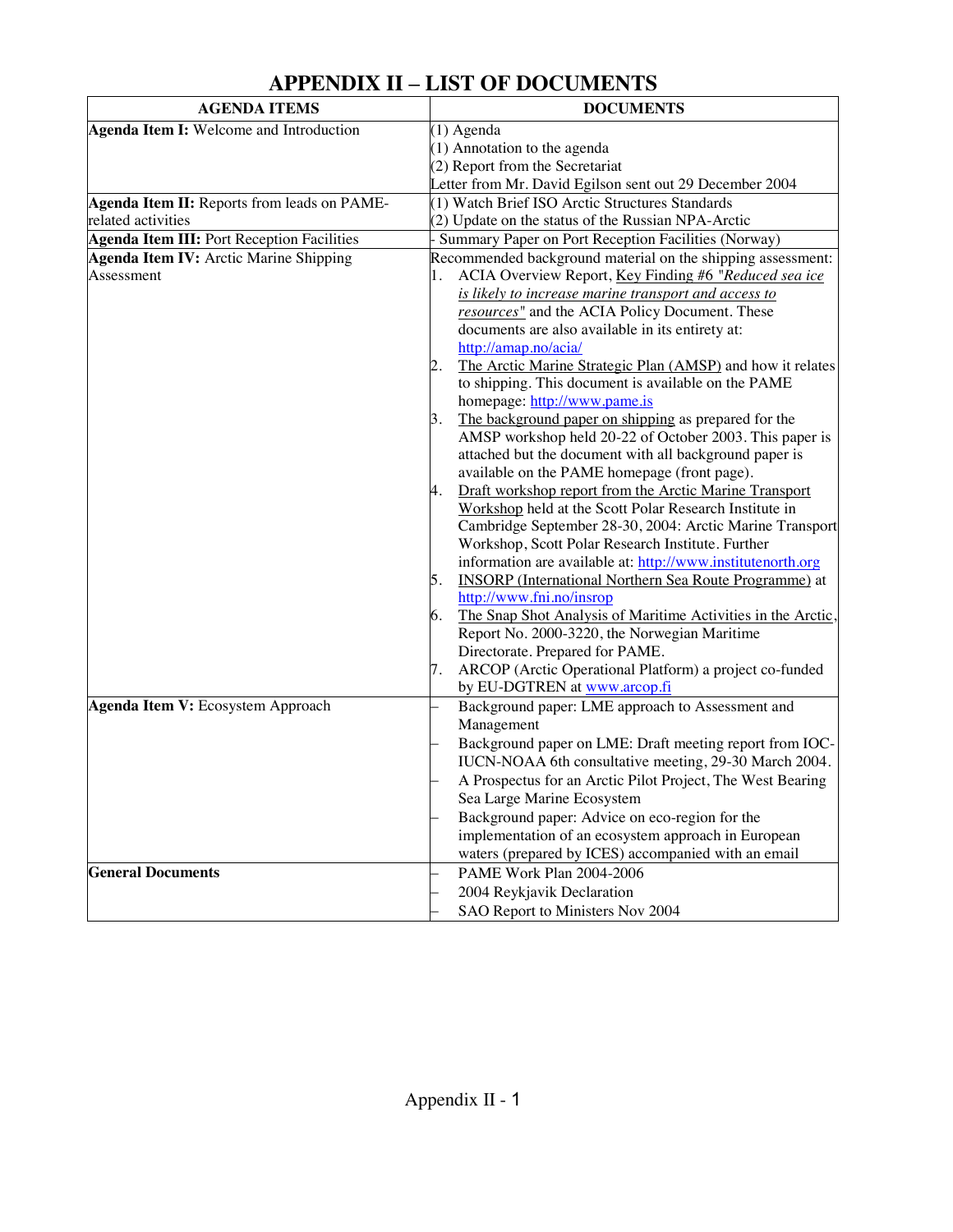# **APPENDIX III** – **AGENDA**

#### **The Meeting will be co-chaired by Mr. David Egilson and Mr. Frank Sonne**

#### **TUESDAY, February 22**

#### **09:00-09:30 Registration and Coffee**

#### **09:30-10:00, Session I: Welcome and Introduction (Chair)**

- 1. Adoption of agenda
- 2. Report from the Chair and the Secretariat

#### **10:00-11:00, Session II: Report from leads on PAME-related activities**

- 1. Contribute to the AMAP Oil and Gas Assessment (Denmark/ Greenland/ Faroe Islands, USA and others)
- 2. Advance the implementation of the RPA (Canada)
- 3. Update status of the GEF/Russian NPA-Arctic (Russia)
- 4. AMSP Communication Plan (Canada/Iceland)

#### **11:00-12:00, Session III: Port Reception Facilities**

- 1. Introduction by the lead country (Norway)
- 2. Discussion and an agreement on next steps

#### **13:00-14:00, Session IV: Arctic Marine Shipping Assessment**

- 1. Introduction by lead-countries (Canada/Finland/USA)
- 2. Tour de table

#### **14:00-16:30, Breakout/working session for the Arctic Marine Shipping Assessment**

#### **16:30-17:00, Session V: Ecosystem Approach**

1. Presentation by the Executive Director of the European Environment Agency, Dr. Jacqueline McGlade

# *Reception hosted by The Faroe Islands and Greenland*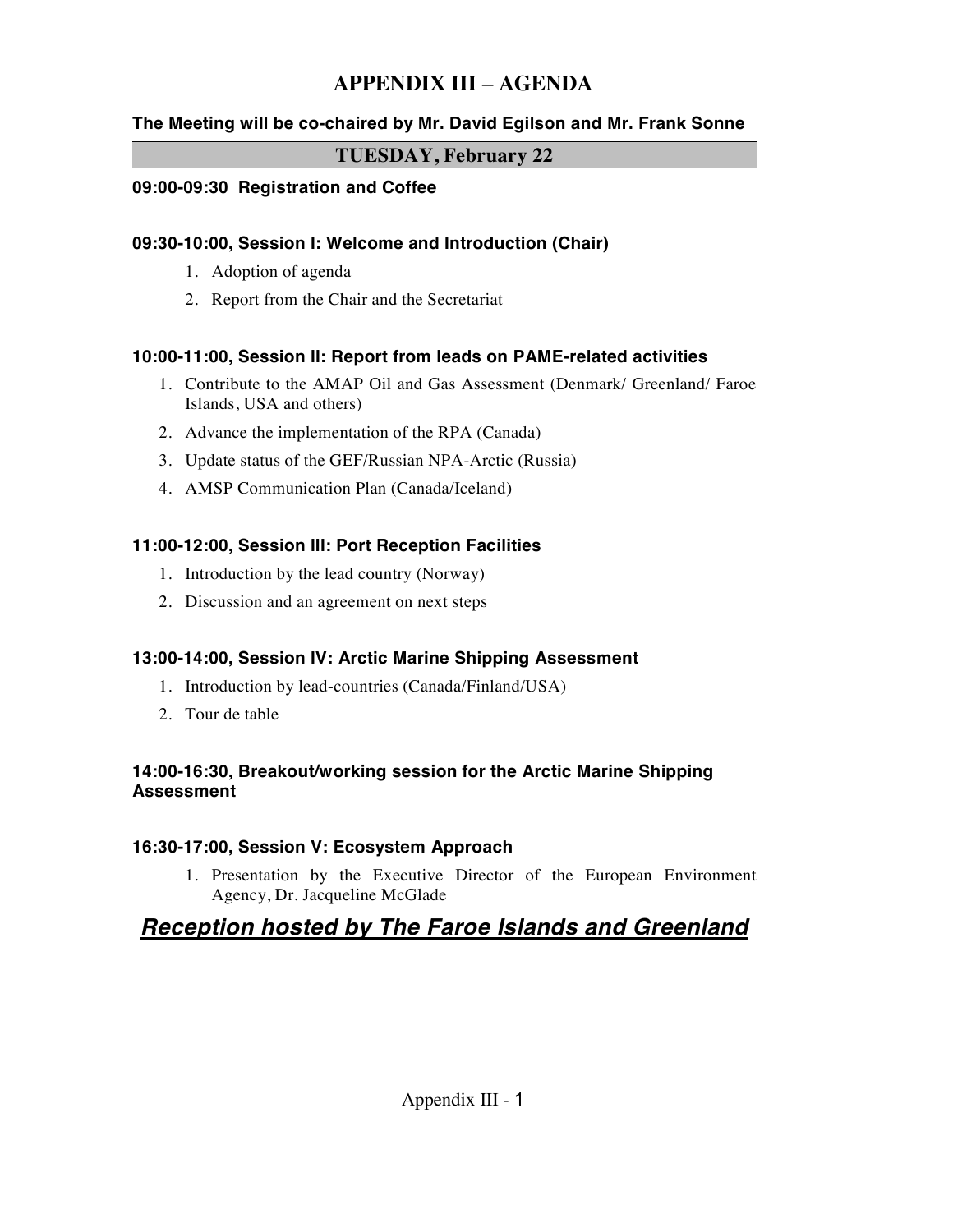# **WEDNESDAY, February 23**

### **09:00-10:30, Session IV: Shipping** – **Cont.**

- 1. Report back to the plenary
- 2. Discussion and an agreement on next steps

### **11:00-12:00, Session V: Ecosystem Approach**

- 1. Introduction by the lead country (USA)
- 2. LME presentation (Kenneth Sherman/USA)
- 3. Presentation on the EU perspective (Ben van de Wetering)
- 4. Tour de table

### **13:00-15:00, Breakout/working session for the Ecosystem Approach**

### **15:30-16:30, Session V: Ecosystem Approach** – **Cont.**

- 1. Report back to the plenary
- 2. Discussion and an agreement on next steps

### **16:30-17:30, Session VI: Other PAME Related Activities and Future Work Programme**

- 1. Other activities
- 2. Review draft meeting report
- 3. The next PAME Working Group meeting (timing and place)
- 4. Reporting to the next SAO Meeting

PAME Meeting Concludes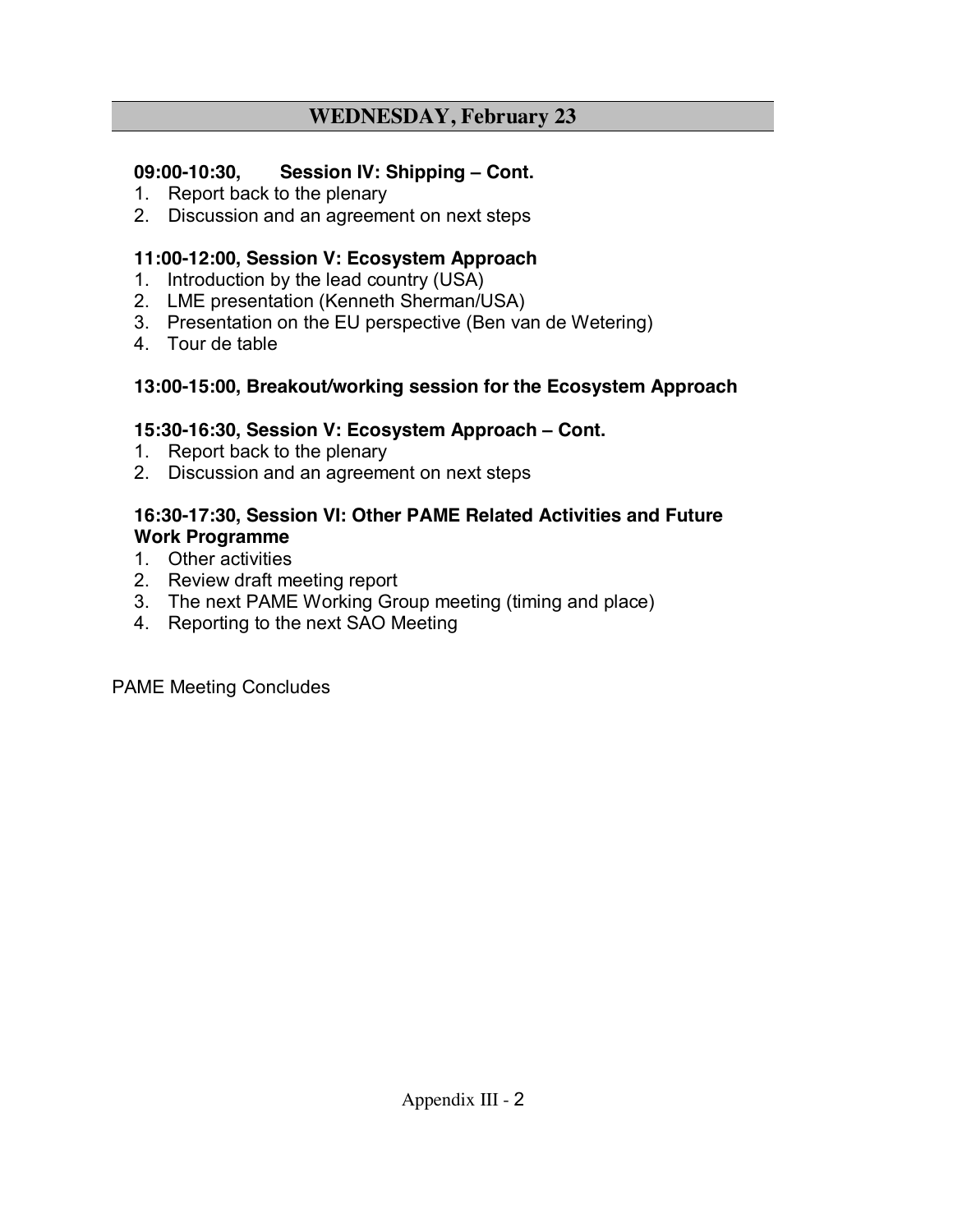# **APPENDIX IV - Voluntary Contributions and Expenditures**

Provided below are operational expenditures and voluntary contributions in support of the PAME Secretariat as follows:

- Country contributions and financial statements for the years 1999-2004
- Financial Statement for the year 2004
- Proposed budget for 2005 at the exchange rate of 63 ISK/USD and 70 ISK/USD, respectively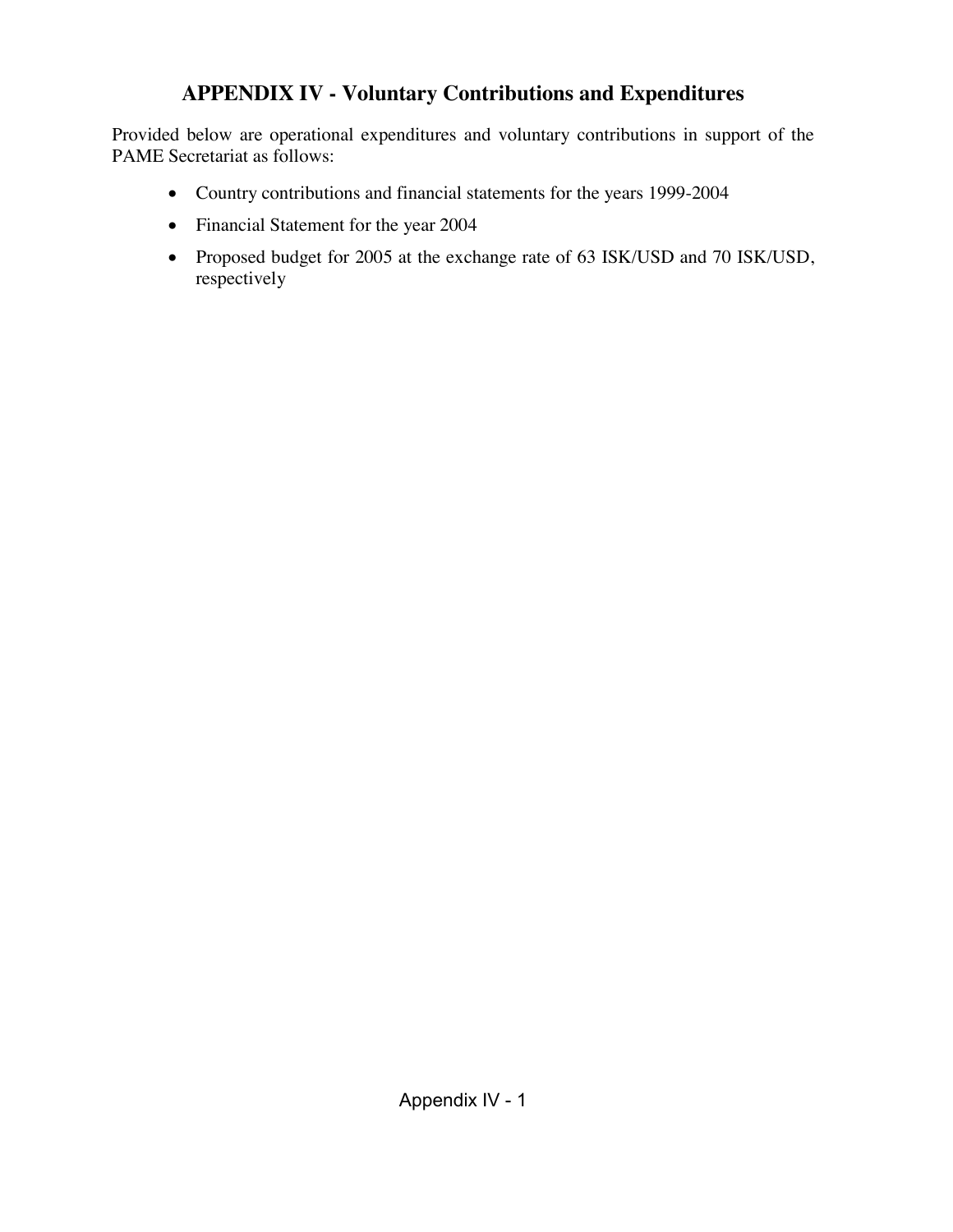|                                                     |                                | Country Contributions                                                                                                                                                         |                                      | for the years 1999 - 2005 (in USD)                                                                                                                                                                                             |                                |                                |                                                                         |
|-----------------------------------------------------|--------------------------------|-------------------------------------------------------------------------------------------------------------------------------------------------------------------------------|--------------------------------------|--------------------------------------------------------------------------------------------------------------------------------------------------------------------------------------------------------------------------------|--------------------------------|--------------------------------|-------------------------------------------------------------------------|
|                                                     |                                |                                                                                                                                                                               |                                      |                                                                                                                                                                                                                                |                                |                                | SUGGESTED                                                               |
| ountry<br>ပ                                         | 1999                           | 2000                                                                                                                                                                          | $\overline{0}$<br>$\bar{\mathbf{v}}$ | 2002                                                                                                                                                                                                                           | 2003                           | 2004                           | 2005                                                                    |
| Canada                                              |                                | \$20.000                                                                                                                                                                      | \$12.800                             | \$13.600                                                                                                                                                                                                                       | \$13.523                       | \$20.000                       | \$18.700                                                                |
| Denmark                                             |                                | \$11.000                                                                                                                                                                      | \$11.000                             | \$11.000                                                                                                                                                                                                                       | \$11.000                       | \$15.200                       | \$15.200                                                                |
| Finland                                             |                                | \$9.700                                                                                                                                                                       | \$12.600                             | \$6.900                                                                                                                                                                                                                        | \$7.299                        | \$8.000                        | \$16.400 <sup>4</sup>                                                   |
| Iceland                                             | $\widehat{\cdot}$<br>\$142.248 | \$68.194                                                                                                                                                                      | \$59.866                             | \$55.341                                                                                                                                                                                                                       | \$81.926                       | \$108.000                      | \$117.143                                                               |
| Norway                                              |                                | in-kind                                                                                                                                                                       | in-kind                              | in-kind                                                                                                                                                                                                                        | in-kind                        | in-kind                        | $$17.600^{4}$                                                           |
| Russia                                              |                                | $in -$ kind                                                                                                                                                                   | in-kind                              | in-kind                                                                                                                                                                                                                        | in-kind                        | in-kind                        | in-kind                                                                 |
| Sweden                                              |                                | \$17.600                                                                                                                                                                      | \$17.600                             | \$17.600                                                                                                                                                                                                                       | \$17.600                       | \$17.600                       | \$17.600                                                                |
| United States                                       |                                | \$30.000                                                                                                                                                                      | \$30.000                             | in-kind                                                                                                                                                                                                                        | \$20.000                       | \$20.000                       | \$20.000                                                                |
| Total Contributions/year                            | \$142.248                      | \$156.494                                                                                                                                                                     | \$143.866                            | \$104.441                                                                                                                                                                                                                      | \$151.348                      | \$188.800                      | \$222.643                                                               |
|                                                     |                                |                                                                                                                                                                               |                                      |                                                                                                                                                                                                                                |                                | \$744.950                      |                                                                         |
|                                                     |                                | <b>Statment</b><br>Financial                                                                                                                                                  |                                      | for the years 1999-2005 (in ISK)                                                                                                                                                                                               |                                |                                |                                                                         |
|                                                     | 1999                           | 2000                                                                                                                                                                          | 5o<br>$\overline{\mathbf{a}}$        | 2002                                                                                                                                                                                                                           | 2003                           | 2004                           | <b>63 ISK/USD</b><br>2005<br>$\widehat{z}$<br><b>GSN/NSI 02</b><br>2005 |
| $\widehat{\mathcal{E}}$<br>Contributions<br>REVENUE | 10.000.000 kr.<br>6.000 kr.    | 12.892.497 kr.                                                                                                                                                                | 11.605.750 kr.                       | 10.771.473 kr.                                                                                                                                                                                                                 | 12.669.258 kr.                 | 13.666.111 kr.                 | 14.846.500 kr.<br>100.000 kr.<br>15.585.000 kr.<br>100.000 kr.          |
| Sub-total Revenue/year:<br>Misc revenue             | 10.006.000 kr                  | 250.635 kr.<br>13.143.132 kr                                                                                                                                                  | 85.135 kr.<br>90.885 kr.<br>11.6     | 146.952 kr.<br>10.918.425 kr.                                                                                                                                                                                                  | 200.000 kr.<br>12.869.258 kr.  | 50.000 kr.<br>13.716.111 kr.   | 005'976'14'\$<br>15.685.000 kr.                                         |
|                                                     |                                |                                                                                                                                                                               |                                      |                                                                                                                                                                                                                                |                                |                                |                                                                         |
| Carryforward from previous year:                    |                                | 6.382.201 kr.                                                                                                                                                                 | 6.377.357 kr.                        | 2.080.905 kr.                                                                                                                                                                                                                  | $-1.285.768$ kr.               | $-1.023.903$ kr.               | $-782.251$ kr.<br>$-782.251$ kr.                                        |
| TOTAL                                               | 10.006.000 kr.                 | 19.525.333 kr.                                                                                                                                                                | 68.242 kr.<br>18.0                   | 12.999.330 kr.                                                                                                                                                                                                                 | 11.583.490 kr.                 | 12.692.208 kr                  | 14.164.249 kr.<br>14.902.749 kr.                                        |
| <b>EXPENDITURES</b>                                 |                                |                                                                                                                                                                               |                                      |                                                                                                                                                                                                                                |                                |                                |                                                                         |
| Office<br>Staff                                     | 1.859.991 kr.<br>1.103.880 kr. | 3.023.210 kr.<br>6.772.930 kr.                                                                                                                                                | 3.773.092 kr.<br>7.724.721 kr.       | 3.150.843 kr.<br>7.696.689 kr.                                                                                                                                                                                                 | 3.498.688 kr.<br>7.379.010 kr. | 5.010.086 kr.<br>6.918.345 kr. | 5.095.000 kr.<br>7.500.000 kr.<br>5.095.000 kr.<br>7.500.000 kr.        |
| ravel/Meetings                                      | 659.928 kr.                    | 3.351.836 kr.                                                                                                                                                                 | kr.<br>4.489.524                     | 3.437.566 kr.                                                                                                                                                                                                                  | 1.729.695 kr.                  | 1.546.028 kr.                  | 2.350.000 kr.<br>2.350.000 kr.                                          |
| Total Expenditure/year:                             | 3.623.799 kr.                  | 13.147.976 kr.                                                                                                                                                                | 87.337 kr.<br>15.9                   | 14.285.098 kr.                                                                                                                                                                                                                 | 12.607.393 kr.                 | 13.474.459 kr.                 | 14.945.000 kr.<br>14.945.000 kr.                                        |
|                                                     |                                |                                                                                                                                                                               |                                      |                                                                                                                                                                                                                                |                                |                                |                                                                         |
| Balance per year:                                   | 6.382.201 kr.                  | -4.844 kr.                                                                                                                                                                    | 96.452 kr.<br>$-4.2$                 | $3.366.673$ kr.                                                                                                                                                                                                                | 261.865 kr.                    | 241.652 kr.                    | 1.500 kr.<br>740.000 kr.                                                |
| Closing balance/year                                | 6.382.201 kr.                  | 6.377.357 kr.                                                                                                                                                                 | 80.905 kr.<br>2.01                   | $-1.285.768$ kr.                                                                                                                                                                                                               | $-1.023.903$ kr.               | $-782.251$ kr                  | $-780.751$ kr.<br>$-42.251$ kr.                                         |
| Daily min.<br>Exchange Rate ISK/USD:                |                                | 72 kr.                                                                                                                                                                        | 84 kr.                               | 81 kr.                                                                                                                                                                                                                         | 70 kr.                         | 61 kr.                         |                                                                         |
| Daily max.<br>Annual Avg                            |                                | 90 kr.<br>79 kr.                                                                                                                                                              | 110 kr.<br>98 kr.                    | 103 kr.<br>92 kr                                                                                                                                                                                                               | 82 kr.<br>77 kr.               | 75 kr.<br>70 kr.               | $\widehat{5}$<br>62,5 kr.                                               |
| $\widehat{3}$<br>$\widehat{2}$<br>Notes:            |                                | Contributions based on the ISK/USD exchange rate at time of deposit<br>5) Average exchange rate ISK/USD for January 2005<br>Refer to a separate sheet for more details on the |                                      | 4) Suggested increase in country contributions based on contributions to the CAFF Secretariat<br>1) Icelandic contribution towards the start-up and operation of the PAME Secretariat in 1999<br>expected expenditure for 2005 |                                |                                |                                                                         |

Appendix IV - 2 Appendix IV - 2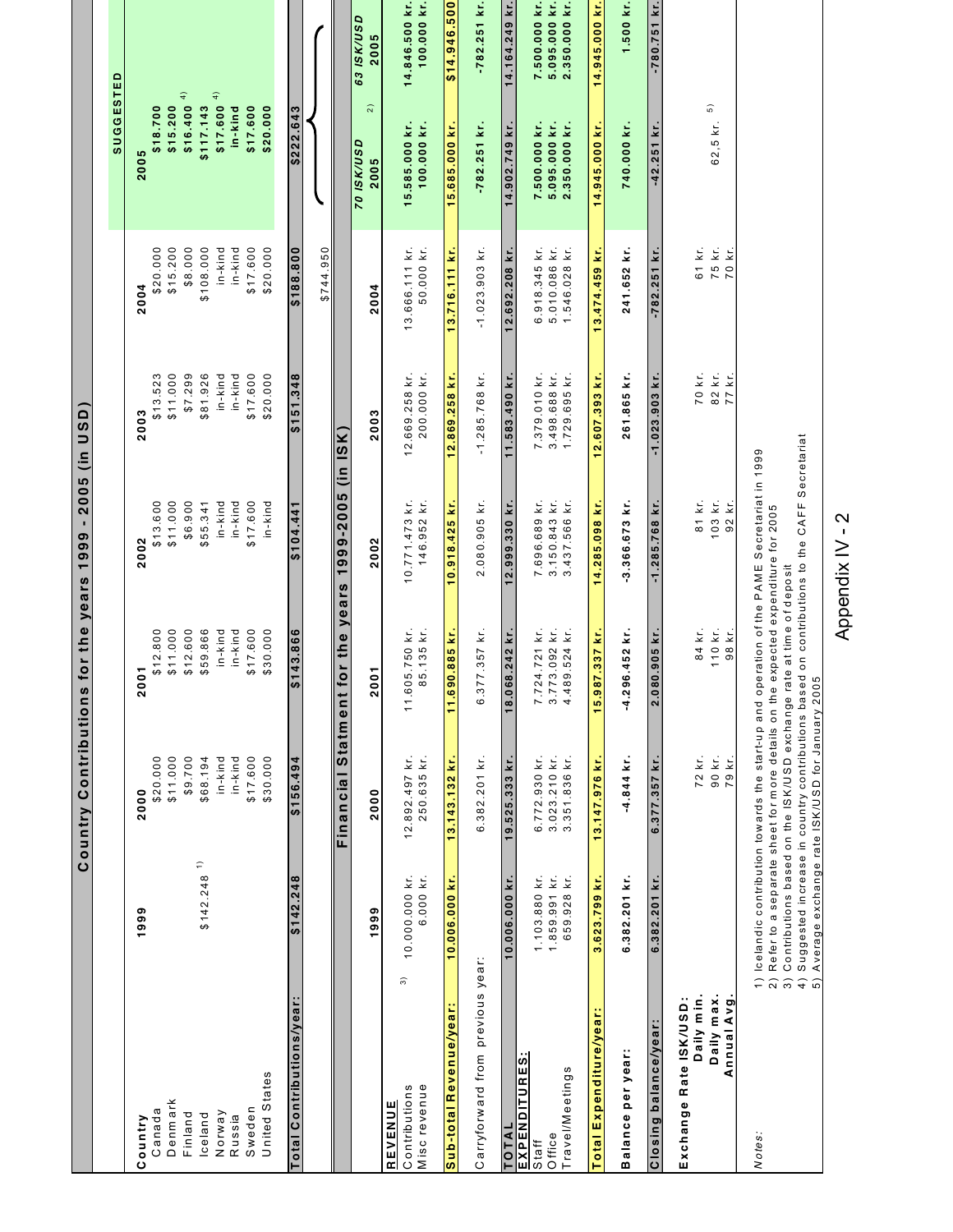# **PAME INTERNATIONAL SECRETARIAT**

| <b>Contributions per country:</b> | <b>IKR</b> | <b>USD</b> |
|-----------------------------------|------------|------------|
| Canada                            | 1.260.000  | 20.000     |
| <b>Denmark</b>                    | 1.152.920  | 15.200     |
| Finland                           | 584.039    | 8.000      |
| Iceland                           | 8.100.000  | 108.000    |
| Norway                            | in-kind    | in-kind    |
| Russia                            | in-kind    | in-kind    |
| Sweden                            | 1.109.152  | 17.600     |
| <b>United States</b>              | 1.460.000  | 20.000     |
| <b>Subtotal</b>                   | 13.666.111 | 188.800    |

| <b>Total Revenue for 2004:</b> |                              |              |           |
|--------------------------------|------------------------------|--------------|-----------|
|                                | Received contributions:      | 13.666.111   | 188.800   |
|                                | 1) Misc Revenue (estimated): | 50.000       | 714       |
|                                | <b>Subtotal</b>              | 13.716.111   | 189.514   |
|                                | Carryforward from 2003:      | $-1.023.903$ | $-14.627$ |
|                                | <b>TOTAL</b>                 | 12.692.208   | 174.887   |
|                                |                              |              |           |
| End-of-year balance 2004:      |                              | 241.652      | 3.452     |
| carryforward to 2005:          |                              | -782.251     | $-11.175$ |

# **OVERVIEW:**

| <b>TYPE OF EXPENDITURE</b> |                          | <b>IKR</b> | <b>USD</b> |
|----------------------------|--------------------------|------------|------------|
|                            | Staff                    | 6.918.345  | 98.834     |
|                            | Operating costs - office | 5.010.086  | 71.573     |
|                            | Operating costs - travel | 1.546.028  | 22.086     |
|                            | ITOTAL                   | 13.474.459 | 192.492    |

### **BREAKDOWN:**

| <b>TYPE OF EXPENDITURE:</b> |                                                                                   | <b>IKR</b> | <b>USD</b> |
|-----------------------------|-----------------------------------------------------------------------------------|------------|------------|
| <b>ISTAFF</b>               | Salary, benefits, taxes, insurance, pension                                       | 6.918.345  | 98.834     |
|                             | (1 person full time and 1 person 40%)                                             |            |            |
|                             | <b>SUBTOTAL</b>                                                                   | 6.918.345  | 98.834     |
| <b>OFFICE</b>               | Service (telephone, fax, e-mail, internet)                                        | 1.603.715  | 22.910     |
|                             | Office supplies                                                                   | 316.861    | 4.527      |
|                             | Housing (rent, heat, electricity, cleaning)                                       | 1.712.907  | 24.470     |
|                             | Shipping/Postage/Bank Services                                                    | 182.293    | 2.604      |
|                             | Printing                                                                          | 1.194.310  | 17.062     |
|                             | <b>SUBTOTAL</b>                                                                   | 5.010.086  | 71.573     |
| <b>TRAVEL</b>               | Domestic - airline tickets, taxis, rental cars                                    | 391.776    | 5.597      |
|                             | International - airline tickets, hotel, per diem, etc.                            | 1.154.252  | 16.489     |
|                             |                                                                                   |            |            |
|                             | <b>SUBTOTAL</b>                                                                   | 1.546.028  | 22.086     |
|                             | <i>Notes: 1)</i> Interest rates, expected exchange rates etc                      |            |            |
|                             | Calculations are based on the annual average ISK/USD exchange rate for 2004: 70kr |            |            |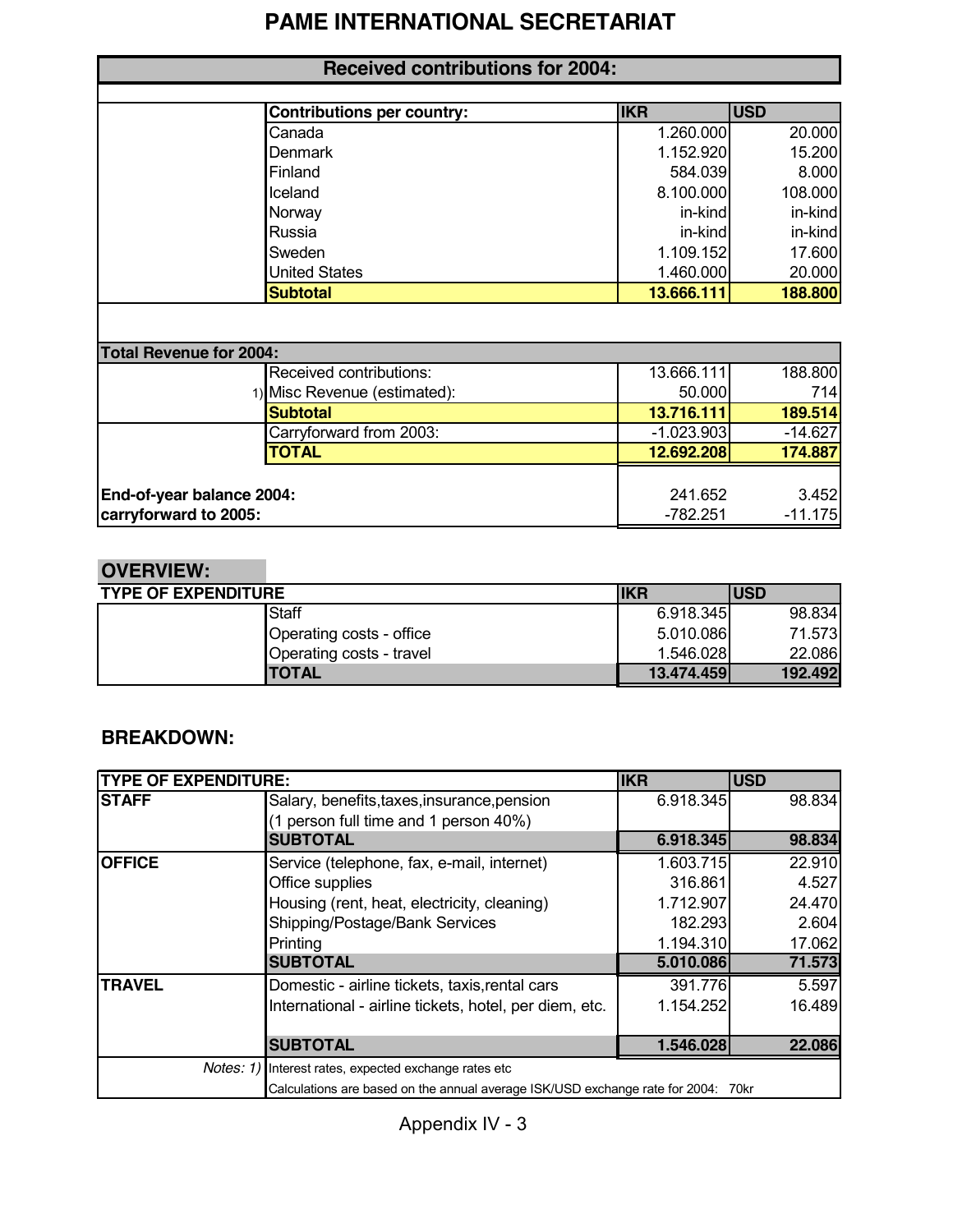|                   | 63 ISK / USD                                                                                                                                                |            |             |  |  |  |
|-------------------|-------------------------------------------------------------------------------------------------------------------------------------------------------------|------------|-------------|--|--|--|
|                   | <b>Suggested contributions for 2005:</b>                                                                                                                    |            |             |  |  |  |
|                   | <b>Suggested revenue from fixed contributions:</b><br><b>IKR</b><br><b>USD</b>                                                                              |            |             |  |  |  |
|                   | Canada                                                                                                                                                      | 1.178.100  | 18.700      |  |  |  |
|                   | Denmark                                                                                                                                                     | 957.600    | 15.200      |  |  |  |
|                   | Finland                                                                                                                                                     | 1.033.200  | $16.400$ 1) |  |  |  |
|                   | Iceland                                                                                                                                                     | 8.200.000  | 130.159     |  |  |  |
|                   | Norway                                                                                                                                                      | 1.108.800  | 17.600 1)   |  |  |  |
|                   | Russia                                                                                                                                                      | in-kind    | in-kind     |  |  |  |
|                   | Sweden                                                                                                                                                      | 1.108.800  | 17.600      |  |  |  |
|                   | <b>United States</b>                                                                                                                                        | 1.260.000  | 20.000      |  |  |  |
|                   | <b>Subtotal</b>                                                                                                                                             | 14.846.500 | 235.659     |  |  |  |
|                   |                                                                                                                                                             |            |             |  |  |  |
|                   | <b>Total Expected Revenue for 2005:</b>                                                                                                                     |            |             |  |  |  |
|                   | <b>Suggested Contributions 2005:</b>                                                                                                                        | 14.846.500 | 235.659     |  |  |  |
|                   | 2) Misc Revenue (estimated):                                                                                                                                | 100.000    | 1.220       |  |  |  |
|                   | <b>Subtotal</b>                                                                                                                                             | 14.946.500 | 236.878     |  |  |  |
|                   | Carryforward from 2004:                                                                                                                                     | $-782.251$ | $-12.417$   |  |  |  |
|                   | <b>TOTAL</b>                                                                                                                                                | 14.164.249 | 224.462     |  |  |  |
|                   | Projected closing balance for 2005 (carryforward 2006):                                                                                                     | 519.249    | 8.242       |  |  |  |
|                   | <b>Projected Operational Expenditures for 2005</b>                                                                                                          |            |             |  |  |  |
| <b>OVERVIEW:</b>  | January - December 2005                                                                                                                                     |            |             |  |  |  |
|                   | <b>TYPE OF EXPENDITURE</b>                                                                                                                                  | <b>IKR</b> | <b>USD</b>  |  |  |  |
|                   | Staff                                                                                                                                                       | 7.500.000  | 119.048     |  |  |  |
|                   | Operating costs - office                                                                                                                                    | 3.795.000  | 60.238      |  |  |  |
|                   | Operating costs - travel                                                                                                                                    | 2.350.000  | 37.302      |  |  |  |
|                   | <b>TOTAL</b>                                                                                                                                                | 13.645.000 | 216.587     |  |  |  |
| <b>BREAKDOWN:</b> |                                                                                                                                                             |            |             |  |  |  |
|                   | <b>TYPE OF EXPENDITURE:</b>                                                                                                                                 | <b>IKR</b> | <b>USD</b>  |  |  |  |
| <b>STAFF</b>      | Salary, benefits, taxes, insurance, pension                                                                                                                 | 7.500.000  | 119.048     |  |  |  |
|                   | (1 person full time and 1 person 40%)                                                                                                                       |            |             |  |  |  |
|                   | <b>SUBTOTAL</b>                                                                                                                                             | 7.500.000  | 119.048     |  |  |  |
| <b>OFFICE</b>     | Service (telephone, fax, e-mail, internet, homepage)                                                                                                        | 100.000    | 1.587       |  |  |  |
|                   | Office supplies                                                                                                                                             | 500.000    | 7.937       |  |  |  |
|                   | Housing (rent, heat, electricity, cleaning)                                                                                                                 | 1.800.000  | 28.571      |  |  |  |
|                   | Shipping/Postage/Bank Services                                                                                                                              | 300.000    | 4.762       |  |  |  |
|                   | Equipments                                                                                                                                                  | 200.000    | 3.175       |  |  |  |
|                   | Hospitality                                                                                                                                                 | 100.000    | 1.587       |  |  |  |
|                   | Update the homepage                                                                                                                                         | 250.000    | 3.968       |  |  |  |
|                   | <b>Bank Service</b>                                                                                                                                         | 45.000     | 714         |  |  |  |
|                   | Printing                                                                                                                                                    | 500.000    | 7.937       |  |  |  |
|                   | <b>SUBTOTAL</b>                                                                                                                                             | 3.795.000  | 60.238      |  |  |  |
| <b>TRAVEL</b>     | Domestic - airline tickets, taxis                                                                                                                           | 600.000    | 9.524       |  |  |  |
|                   | 3) International - airline tickets, hotel, per diem, etc.                                                                                                   | 1.750.000  | 27.778      |  |  |  |
|                   | <b>SUBTOTAL</b>                                                                                                                                             | 2.350.000  | 37.302      |  |  |  |
|                   | Notes: 1) Suggested increase in country contributions are based on contributions to the CAFF Secretariat                                                    |            |             |  |  |  |
|                   | 2) Interest rates, expected exchange rates etc.                                                                                                             |            |             |  |  |  |
|                   | 3) PAME meeting x 2, SAO meeting x 2, other meetings x 3 (each at 250.000 IKR)<br>All calculations are based on the average ISK/USD exchange rate for 2004: |            | 63 kr.      |  |  |  |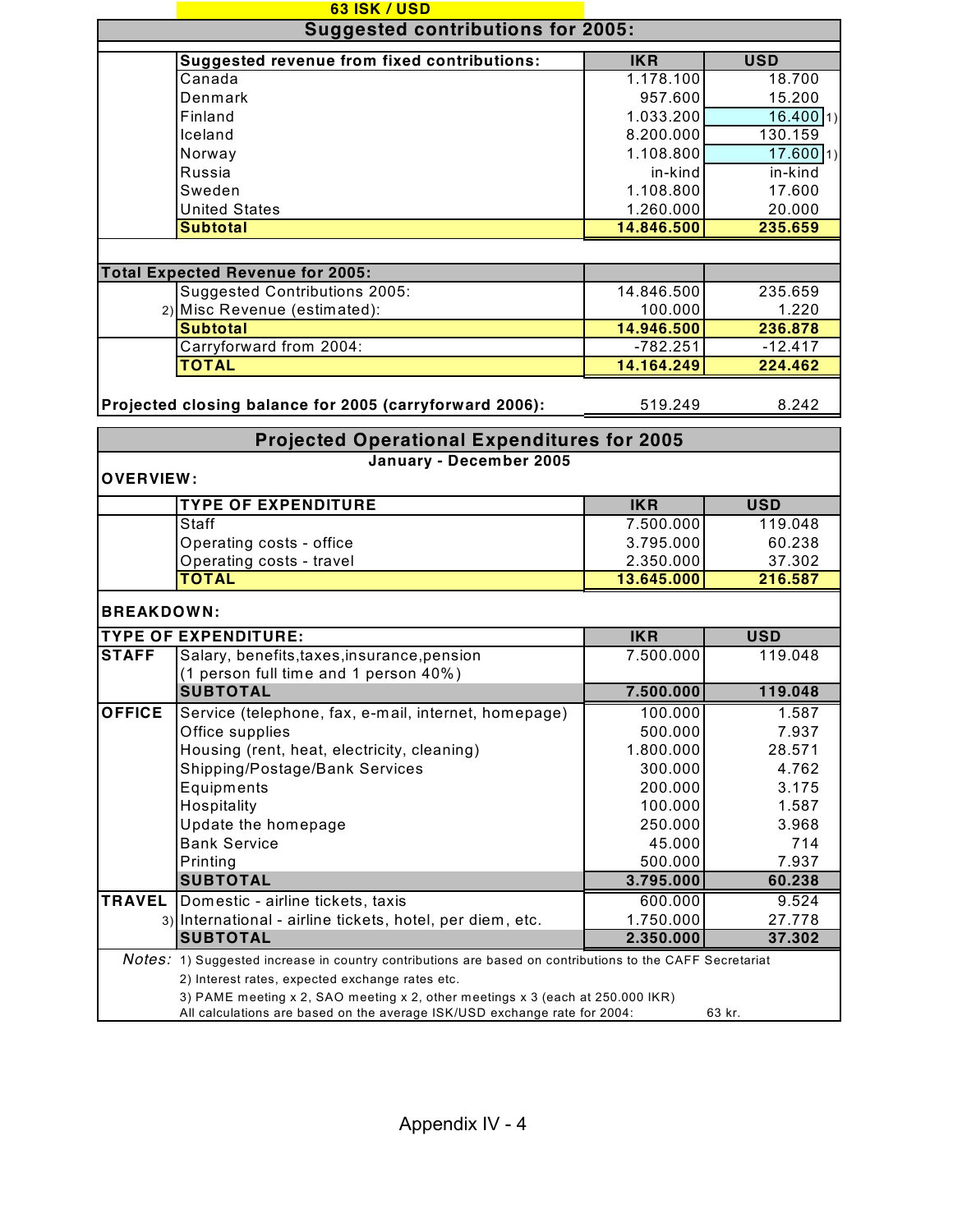### **PAME INTERNATIONAL SECRETARIAT 70 ISK / USD**

| <b>Suggested contributions for 2005:</b> |                                                                                                          |                         |                        |
|------------------------------------------|----------------------------------------------------------------------------------------------------------|-------------------------|------------------------|
|                                          | Suggested revenue from fixed contributions:                                                              | <b>IKR</b>              | <b>USD</b>             |
|                                          | Canada                                                                                                   | 1.309.000               | 18.700                 |
|                                          | Denmark                                                                                                  | 1.064.000               | 15.200                 |
|                                          | Finland                                                                                                  | 1.148.000               | 16.400 1)              |
|                                          | Iceland                                                                                                  | 8.200.000               | 117.143                |
|                                          | Norway                                                                                                   | 1.232.000               | $17.600$ <sub>1)</sub> |
|                                          | Russia                                                                                                   | in-kind                 | in-kind                |
|                                          | Sweden                                                                                                   | 1.232.000               | 17.600                 |
|                                          | <b>United States</b>                                                                                     | 1.400.000               | 20.000                 |
|                                          | <b>Subtotal</b>                                                                                          | 15.585.000              | 222.643                |
|                                          |                                                                                                          |                         |                        |
|                                          | <b>Total Expected Revenue for 2005:</b>                                                                  |                         |                        |
|                                          | <b>Suggested Contributions 2005:</b>                                                                     | 15.585.000              | 222.643                |
|                                          | 2) Misc Revenue (estimated):                                                                             | 100.000                 | 1.220                  |
|                                          | <b>Subtotal</b>                                                                                          | 15.685.000              | 223.862                |
|                                          | Carryforward from 2004:                                                                                  | 0                       | 0                      |
|                                          | <b>TOTAL</b>                                                                                             | 15.685.000              | 223.862                |
|                                          | Projected closing balance for 2005 (carryforward 2006):                                                  | 740.000                 | 10.571                 |
|                                          |                                                                                                          |                         |                        |
|                                          | <b>Projected Operational Expenditures for 2005</b><br>January - December 2005                            |                         |                        |
| <b>OVERVIEW:</b>                         |                                                                                                          |                         |                        |
|                                          |                                                                                                          |                         |                        |
|                                          | <b>TYPE OF EXPENDITURE</b><br>Staff                                                                      | <b>IKR</b><br>7.500.000 | <b>USD</b><br>107.143  |
|                                          |                                                                                                          | 5.095.000               | 72.786                 |
|                                          | Operating costs - office                                                                                 |                         | 33.571                 |
|                                          | Operating costs - travel<br><b>TOTAL</b>                                                                 | 2.350.000<br>14.945.000 | 213.500                |
|                                          |                                                                                                          |                         |                        |
| <b>BREAKDOWN:</b>                        |                                                                                                          |                         |                        |
|                                          | <b>TYPE OF EXPENDITURE:</b>                                                                              | <b>IKR</b>              | <b>USD</b>             |
| <b>STAFF</b>                             | Salary, benefits, taxes, insurance, pension                                                              | 7.500.000               | 107.143                |
|                                          | (1 person full time and 1 person 40%)                                                                    |                         |                        |
|                                          | <b>SUBTOTAL</b>                                                                                          | 7.500.000               | 107.143                |
| <b>OFFICE</b>                            | Service (telephone, fax, e-mail, internet, homepage                                                      | 1.400.000               | 20.000                 |
|                                          | Office supplies                                                                                          | 500.000                 | 7.143                  |
|                                          | Housing (rent, heat, electricity, cleaning)                                                              | 1.800.000               | 25.714                 |
|                                          | Shipping/Postage/Bank Services                                                                           | 300.000                 | 4.286                  |
|                                          | Equipments                                                                                               | 200.000                 | 2.857                  |
|                                          | Hospitality                                                                                              | 100.000                 | 1.429                  |
|                                          | Update the homepage                                                                                      | 250.000                 | 3.571                  |
|                                          | <b>Bank Service</b>                                                                                      | 45.000                  | 643                    |
|                                          | Printing                                                                                                 | 500.000                 | 7.143                  |
|                                          | <b>SUBTOTAL</b>                                                                                          | 5.095.000               | 72.786                 |
| <b>TRAVEL</b>                            | Domestic - airline tickets, taxis                                                                        | 600.000                 | 8.571                  |
|                                          | 3) International - airline tickets, hotel, per diem, etc.                                                | 1.750.000               | 25.000                 |
|                                          | <b>SUBTOTAL</b>                                                                                          | 2.350.000               | 33.571                 |
|                                          | Notes: 1) Suggested increase in country contributions are based on contributions to the CAFF Secretariat |                         |                        |
|                                          | 2) Interest rates, expected exchange rates etc.                                                          |                         |                        |
|                                          | 3) PAME meeting x 2, SAO meeting x 2, other meetings x 3 (each at 250.000 IKR)                           |                         |                        |
|                                          | All calculations are based on the average ISK/USD exchange rate for 2004:                                |                         | 70 kr.                 |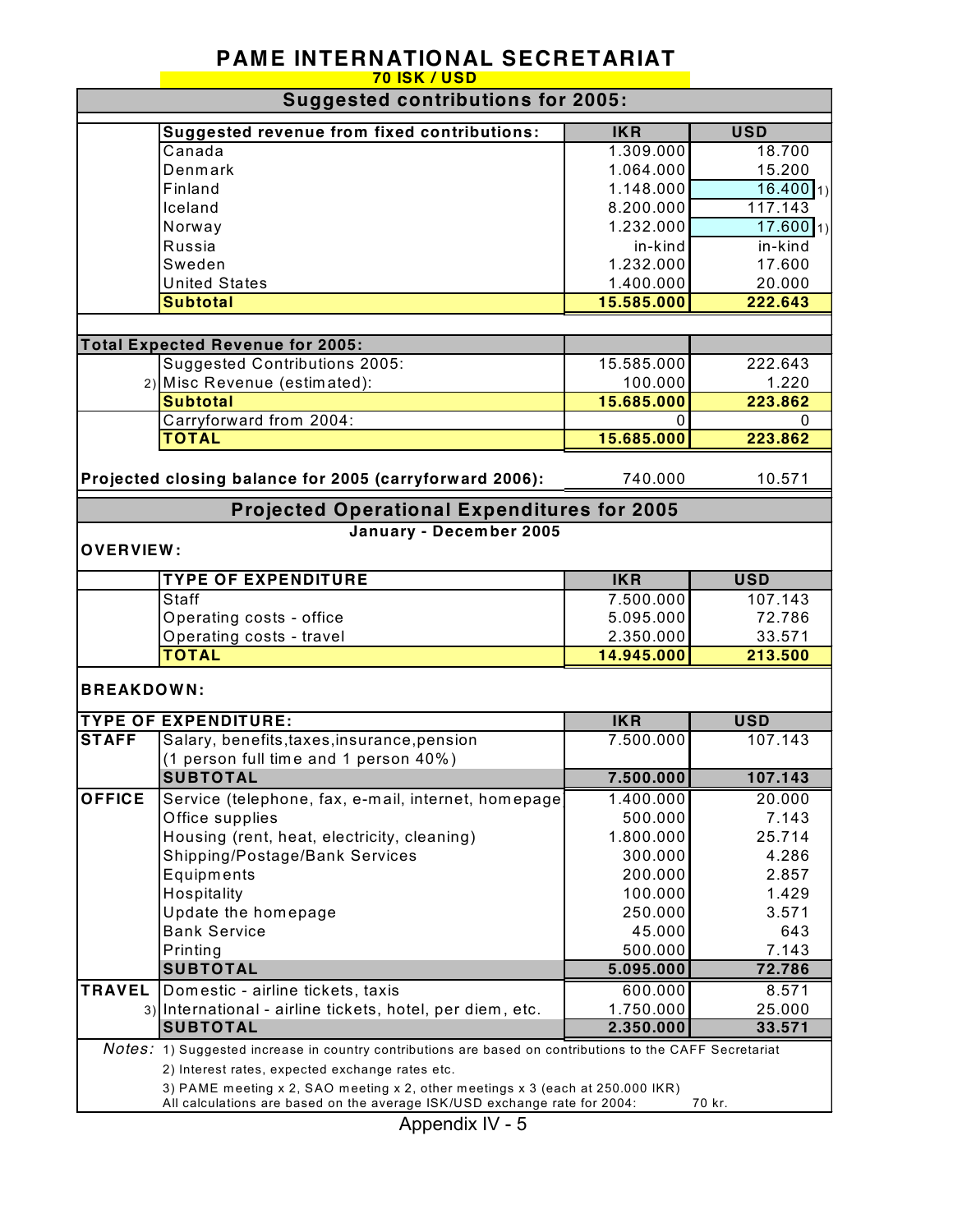# **APPENDIX V**

### ACOPS position on Session II.3 "Update status of the GEF/Russian NPA**-** Arctic"

Presentation by V. Lystsov on GEF Project "Russian Federation – Support to the National Program of Action for Protection of the Arctic Marine Environment"

Dear colleagues,

I will not stay on pre-history of this Project, which was unfortunately rather long and could be interpreted from quite different points of view. Instead I will stress that just from the February of this year the Project starts its actual execution. Let me remind you main conceptual components of the project:

The first is common for all GEF projects in focal area "International Waters" and includes fulfillment of transboundary diagnostic analysis (TDA) and elaboration of strategic action program (SAP), which could provide for resolution of priority environmental issues in the Arctic with target dates and expected cists. Some of the issues covered by the SAP will be of primary importance to the Russian Federation alone and these will be addressed as priority issues using national resources. Other issues, however, involve serious consequences for the international waters of the Arctic and will properly accounted for in the Project. New aspect of these activities could be application of LME approach to the seas of the Russian Arctic. First candidates for international cooperation in this direction are LME of Barents sea, Chukchi and Bering sea.

Second component of the Project should bring the improvement in legislative, administrative and institutional conditions, what would help to implement the SAP. It should also harmonize and rationalize the procedures of the federal and regional executing agencies in the field of environmental protection in the Arctic.

The third component – pre-investment studies – will address problems of ho-spots in Russian Arctic identified as the result of the PDF-B Project executed by ACOPS. About 147 hot spots both marine and terrestrial, including freshwater, that seriously threaten the health of the arctic population, its resources and amenities were determined and characterized. By specially developed in PDF-B Project methodology 21 priority hot spots were selected. The pre-investment component of the Project will allow to define the optimal set of environmental projects requiring significant investments. These investments for remediation actions could be attracted from Russian institutions, partner countries and private sector through the mechanisms of the Partnership conferences and round tables.

Fourth component includes 3 demonstration projects, which could be further replicated within Russia as well as Arctic and non-Arctic States. One of them will develop the potential of the brown algae to act as a cleanup agent in marine areas. Another includes environmental remediation of the areas of decommissioned military bases and their transfer to civil administration and public use. The third project is aimed at setting the conditions for comanagement of the environment by executing agencies, resource developing companies and indigenous peoples of the North.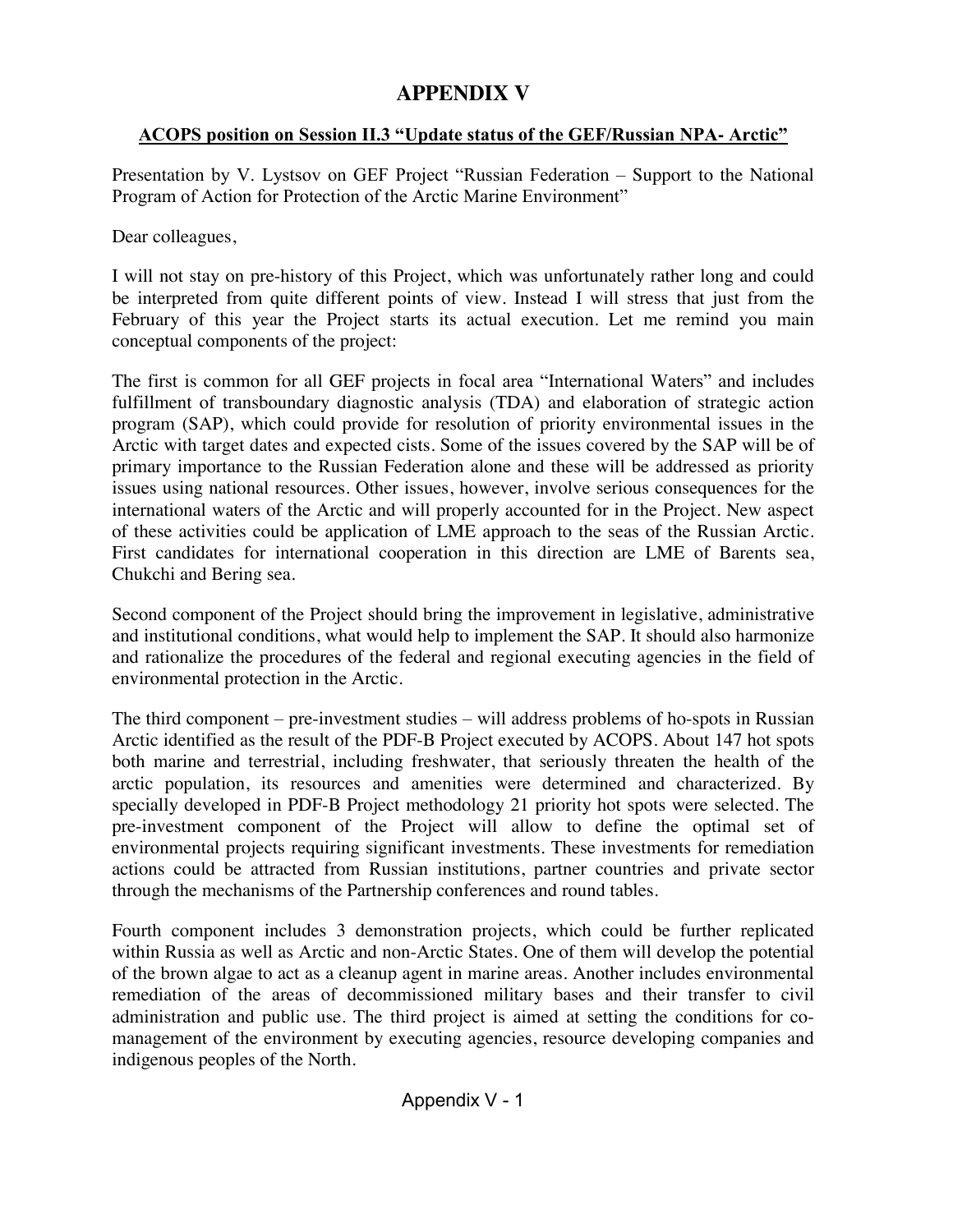In the current version of Project Document (January 2005) the fifth component has appeared. Here corresponding paragraph will be quoted as the whole:

"For possible expansion of donor base for the Project, some additional demonstration and *pilot projects will be considered, particularly in the following areas:*

- x *Ecological rehabilitation of the Arctic territories contaminated by radio nuclides; Enhance preparedness to deal with consequences of radiation accidents in the Arctic region;*
- **•** *Ecologically sate utilization of obsolete techniques and ammunition in the Arctic;*
- x *Utilization of the old stocks of toxic chemicals for agricultural and other purpose in the Arctic region;*
- x *Assessment of the consequences of global warming for the Arctic territories polluted by toxic chemicals, oil products and radio nuclides;*
- x *Conservation of habitat and biodiversity at the Arctic territories under impacts of toxic chemicals and radio nuclides;*
- x *Ecologically safe utilization of obsolete radio isotopic thermo electrical generators in* the Arctic region"

In accordance with this recommendations ACOPS now in coordination with donors leads the work on identification of most interesting pilot projects, which may be successfully replicated in Russian Arctic.

Execution modality of the Project now has changed in comparison with previous Project Document. Now the Ministry of Economic Development and Trade of the Russian Federation have been made the sole executing agency for Russian and GEF funds. The modality of execution of bi-lateral donors funds has to be defined at Donors Meeting in London 16-17 March and subsequent Steering Committee Meeting. In new Project Document ACOPS (as well as NEFCO) received the status of "Partner Agency", which could implement specific work on new projects and components adopted in the framework of the Project donor's funds specially allocated for these purposes.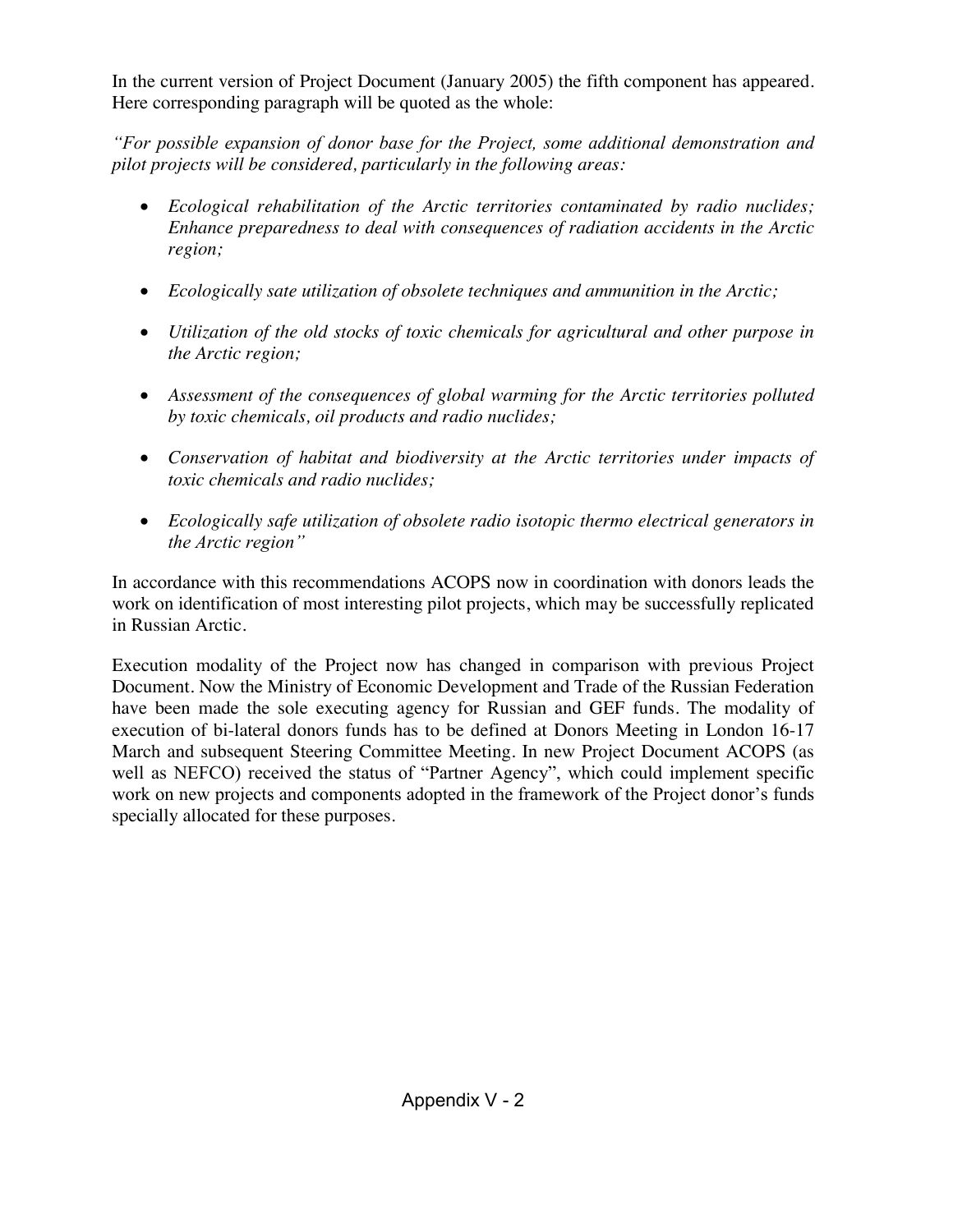# **APPENDIX VI**

### **SUMMARY PAPER ON PORT RECEPTION FACILITIES**

# Submitted by Norway

### **Introduction:**

The Pame Strategic Work Program 2004-2006 states under Objective I:

Action(s) Activities Lead

| Assess existing measures<br>for port reception facilities<br>for ship-generated waste<br>and cargo residues and<br>develop harmonized<br>guidelines for<br>consideration by States.<br>(From sections 7.2.4 and<br>$7.2.6$ in the $AMSP$ ) |  | Availability and measures for existing port<br>reception facilities for ship-generated<br>waste and cargo residues in the PAME<br>region, based on a survey of existing<br>information.<br>Identify gaps in existing coverage and<br>possible improvements in the availability<br>and incentives for delivery.<br>Develop recommendations for harmonized<br>guidelines for consideration by States. | <b>NORWAY</b> |
|--------------------------------------------------------------------------------------------------------------------------------------------------------------------------------------------------------------------------------------------|--|-----------------------------------------------------------------------------------------------------------------------------------------------------------------------------------------------------------------------------------------------------------------------------------------------------------------------------------------------------------------------------------------------------|---------------|
|--------------------------------------------------------------------------------------------------------------------------------------------------------------------------------------------------------------------------------------------|--|-----------------------------------------------------------------------------------------------------------------------------------------------------------------------------------------------------------------------------------------------------------------------------------------------------------------------------------------------------------------------------------------------------|---------------|

Norway has asked Det Norske Veritas to develop a proposal taking into account the first 2 activities above, and the substantive part of this proposal is attached (Annex I).

Further appropriate references to the IMO Circulars on reception facilities regarding cargoes in Annexes I and II to MARPOL 73/78 are listed (Annex II).

The remaining activity, to develop further recommendations for harmonized guidelines, needs some further clarification:

In the area covered by these guidelines there will be substantially different natural conditions regarding urbanization, vegetation, soil etc. In the high arctic there will be permafrost, whilst further south permafrost does not constitute a major problem. Parts of the Arctic will be ice covered for a substantial part of the year, whilst others are ice free.

The legal conditions also vary substantially throughout the area. The European Union have developed a directive on port reception facilities and Denmark, Sweden, Finland and Iceland (and probably Greenland), as well as Norway and Iceland (as members of the European Economic Area would have to implement that directive in national legislation (see for reference Annex III).

In Norway's opinion the direction of such common guidelines should be sought before actual guidelines are developed, and some basic principles should be identified, i.e. regarding the relation to the EU legislation.

### **Proposed actions:**

Appendix VI - 1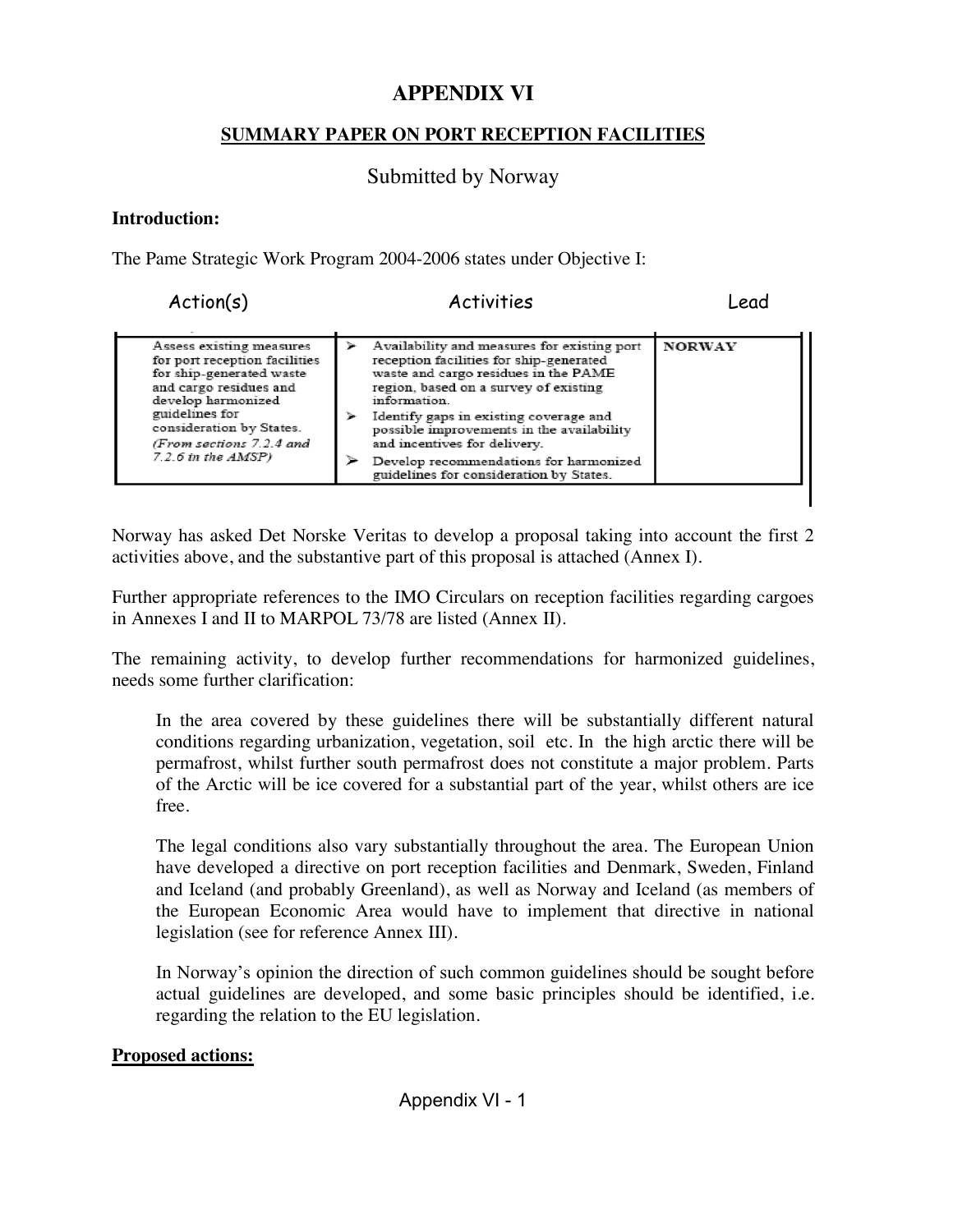PAME should undertake:

- 1. to assess availability of and measures for port reception facilities for ship-generated wastes and cargo residues in the PAME region;
- 2. to identify gaps in existing coverage and possible improvements in availability and incentives for delivery; through a project jointly sponsored by the Arctic States and;
- 3. to consider and give further guidance before developing recommendations for harmonized guidelines in any detail.